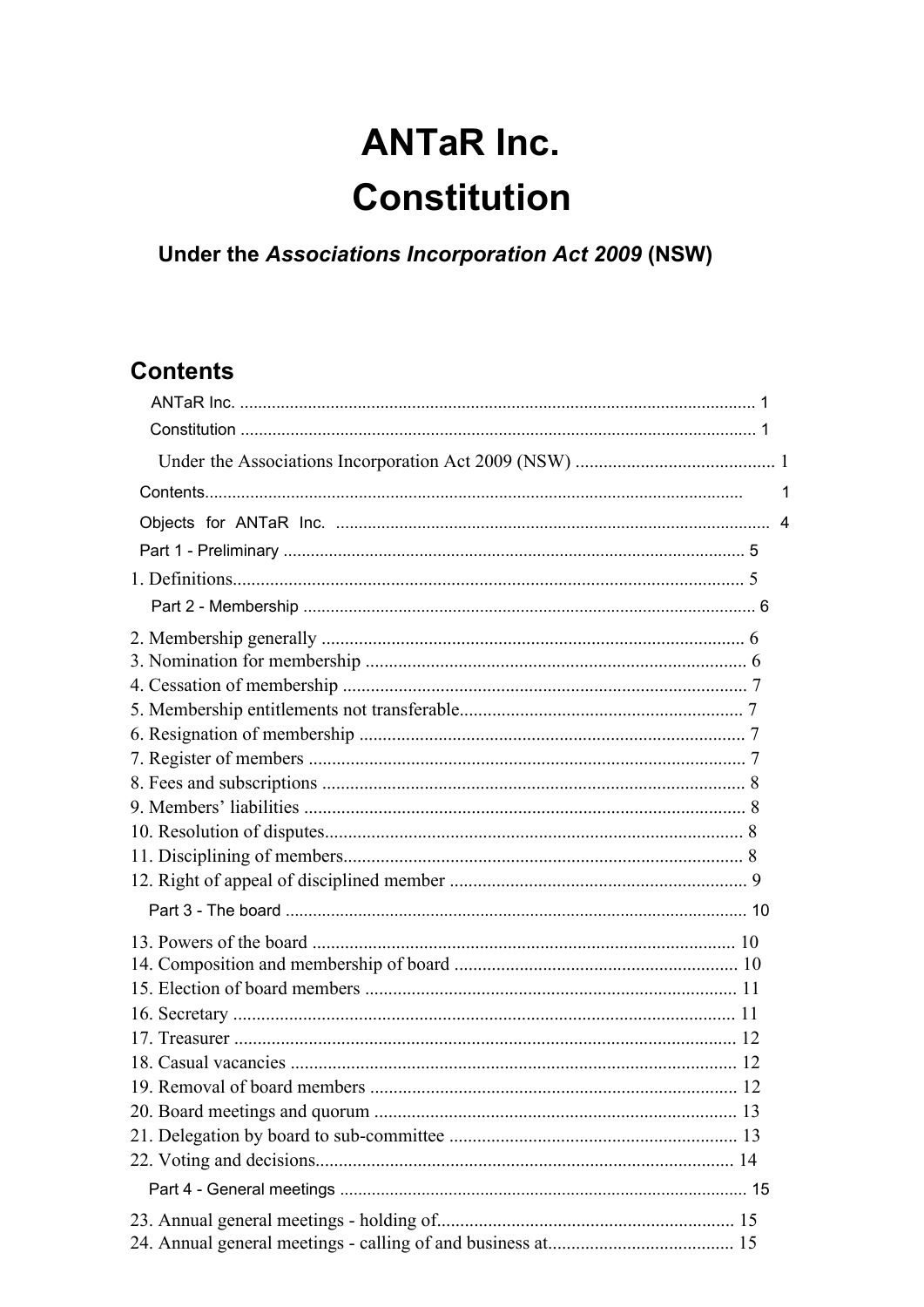| Appendix 1 Application for membership of association |  |
|------------------------------------------------------|--|
|                                                      |  |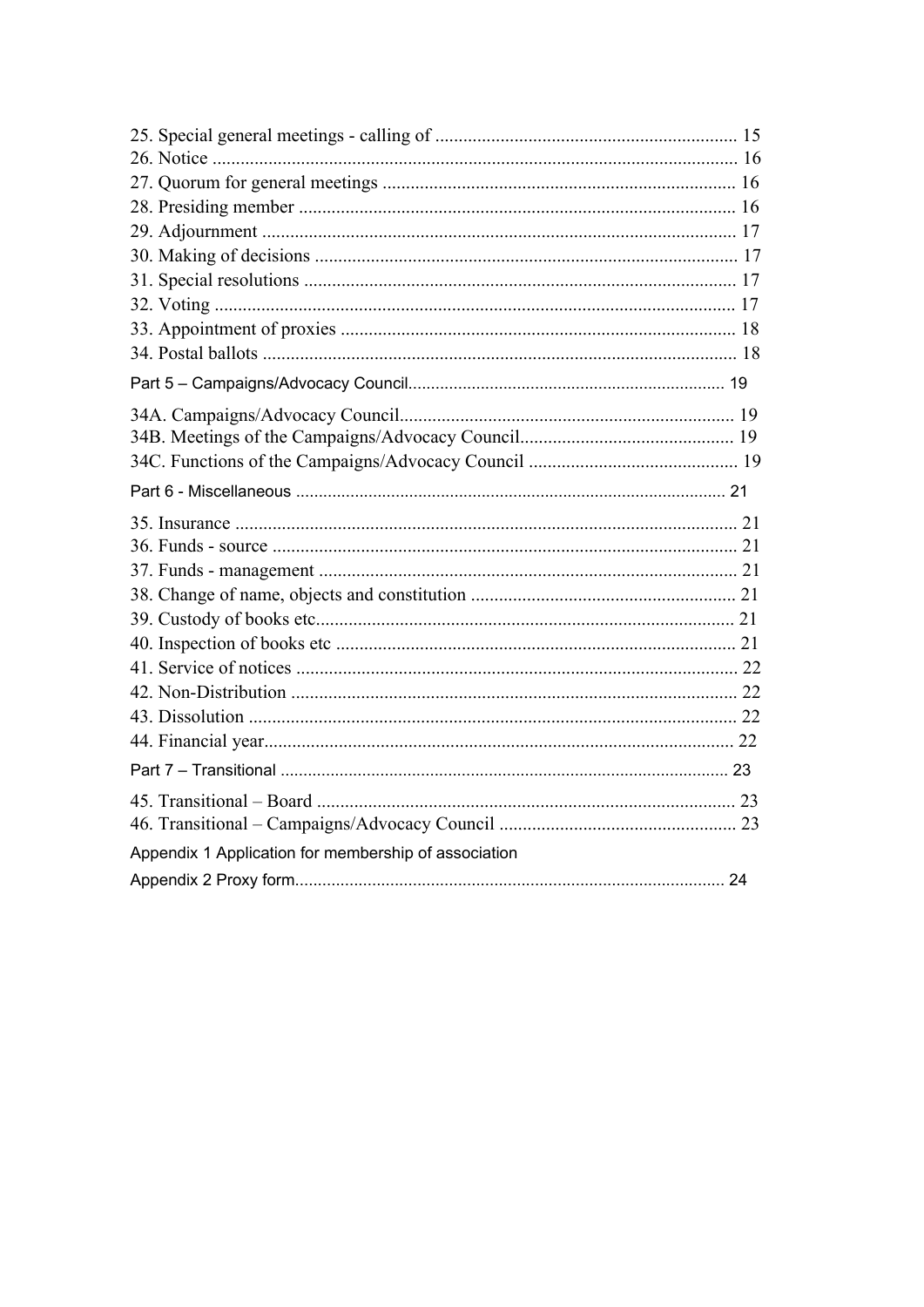# **Objects for ANTaR Inc.**

The Objects of ANTaR Inc are:

- 1. To assist Aboriginal and Torres Strait Islander people in the maintenance and development of their diverse cultures.
- 2. To promote reconciliation and coexistence between Aboriginal and Torres Strait Islander and non-Indigenous Australians as an essential element of creating a fair and just society for all Australians.
- 3. To educate and raise awareness amongst non-Indigenous Australians about the treatment and conditions of Aboriginal and Torres Strait Islander people and about Indigenous rights and to promote an attitude which values social justice for Aboriginal and Torres Strait Islander peoples.
- 4. To perform, in consultation with peak state/territory ANTaR groups, the following functions at a national level:
- Linking and coordination with peak state/territory ANTaR groups;
- Liaison with Aboriginal and Torres Strait Islander people and leaderships;
- Conducting educational activities about native title, indigenous rights and reconciliation issues;
- Raising funds for the national effort from direct appeals, private donors, events, merchandise sales, foundations (in consultation with state and territory ANTaRs) and other organisations;
- Raising the national profile of ANTaR;
- Administering the Sea of Hands;
- Coordinating research, writing and publishing for community education on Aboriginal and Torres Strait Islander issues.
- 5. To do all things incidental to the attainment of the above objects.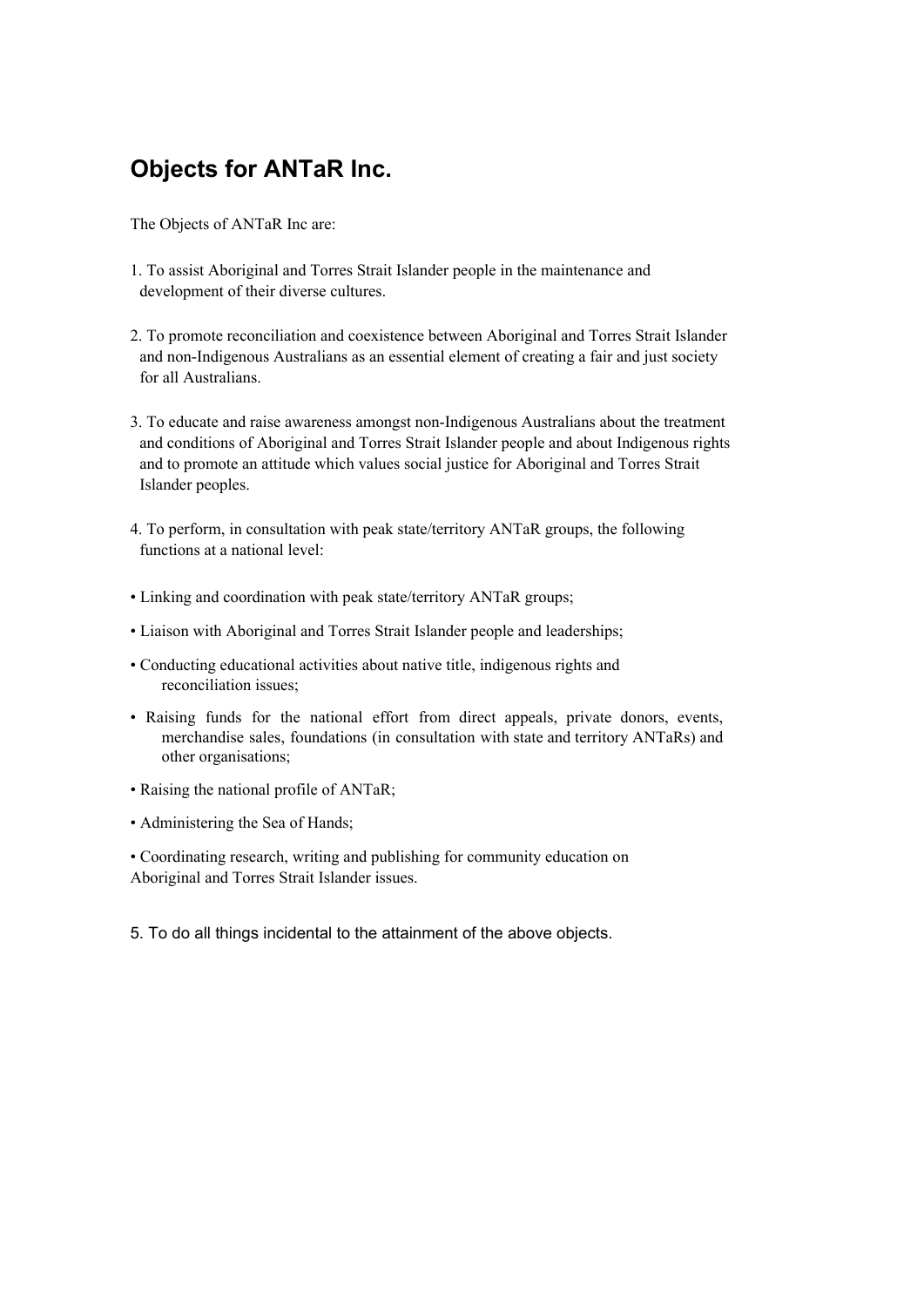# **Part 1 - Preliminary**

#### *1. Definitions*

(1) In this constitution:

- *Director-General* means the Director-General of the Department of Services, Technology and Administration.
- *ordinary board member* means a member of the board who is not an office- bearer of the association.

#### *secretary* means:

- (a) the person holding office under this constitution as secretary of the association, or
- (b) if no such person holds that office the public officer of the association.
- *special general meeting* means a general meeting of the association other than an annual general meeting.

*State/Territory ANTaR* means the peak ANTaR organisation from an Australian State and Territory that has been approved by the Board.

*the Act* means the *Associations Incorporation Act 2009*.

*the Regulation* means the *Associations Incorporation Regulation 2010.*

- (2) In this constitution:
	- (a) a reference to a function includes a reference to a power, authority and duty, and
	- (b) a reference to the exercise of a function includes, if the function is a duty, a reference to the performance of the duty.
	- (3) The provisions of the *Interpretation Act 1987* apply to and in respect of this constitution in the same manner as those provisions would so apply if this constitution were an instrument made under the Act.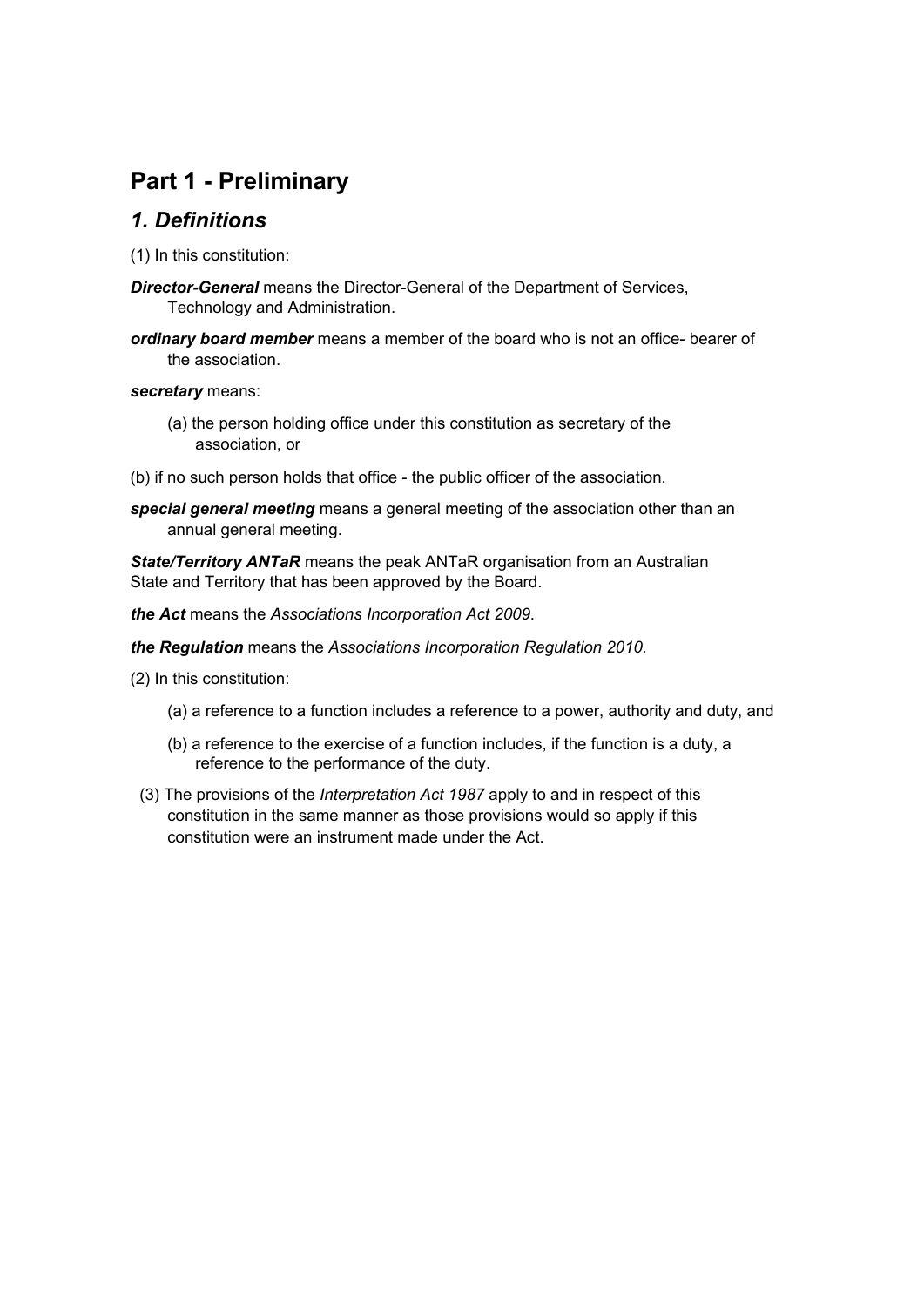# **Part 2 - Membership**

#### *2. Membership generally*

- (1) A person is eligible to be a member of the association if: (a)
	- the person is a natural person, and
	- (b) the person has been nominated and approved for membership of the association in accordance with clause 3.
- (2) A State/Territory ANTaR is a member of the association.

#### *3. Application for membership*

- (1) An application of a person for membership of the association:
	- (a) must be made in writing, be signed by the applicant for membership, and specify that the applicant for membership agrees to be bound by the constitution of the association for the time being in force,
- (b) otherwise, must be in a form approved by the board, and
- (c) must be lodged with the secretary of the association.
	- (2) As soon as practicable after receiving an application for membership, the secretary must refer the application to the board which is to determine whether to approve or to reject the application.
	- (3) As soon as practicable after the board makes that determination, the secretary must:
		- (a) notify the applicant, in writing, that the board approved or rejected the application (whichever is applicable), and
		- (b) if the board approved the application, request the applicant to pay (within the period of 28 days after receipt by the applicant of the notification) the sum payable under this constitution by a member as entrance fee and annual subscription.
	- (4) The secretary must, on payment by the applicant of the amounts referred to in subclause (3) (b) within the period referred to in that provision, enter or cause to be entered the applicant's name in the register of members and, on the name being so entered, the applicant becomes a member of the association.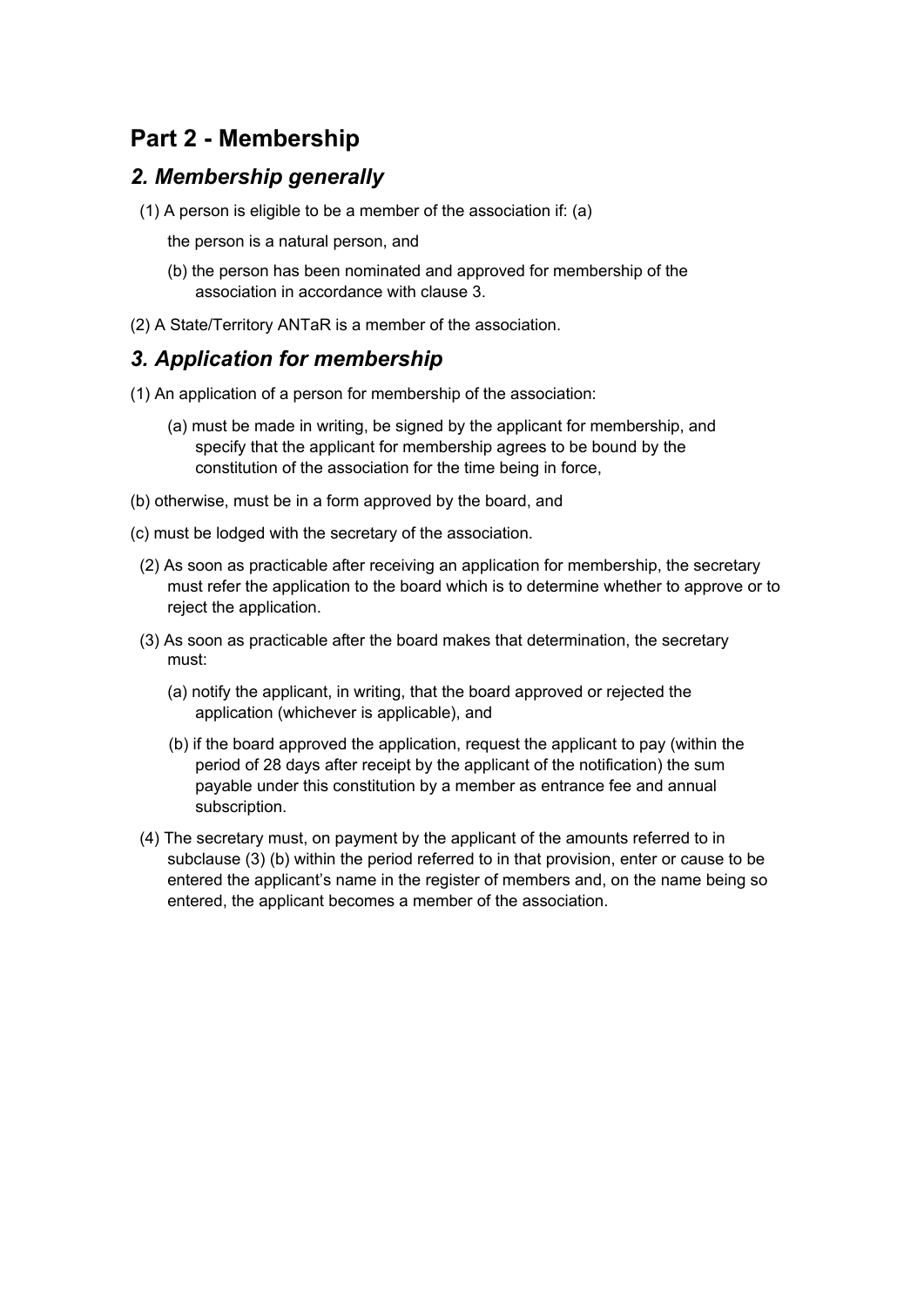### *4. Cessation of membership*

A person ceases to be a member of the association if the person: (a)

dies, or

- (b) resigns membership, or
- (c) is expelled from the association, or
	- (d) fails to pay the annual membership fee under clause 8 (2) within 3 months after the fee is due; or

(e)if it is a State/Territory ANTaR, is wound up or becomes insolvent.

#### *5. Membership entitlements not transferable*

A right, privilege or obligation which a person has by reason of being a member of the association:

(a) is not capable of being transferred or transmitted to another person, except as provided for under clause 33, and

(b) terminates on cessation of the person's membership.

#### *6. Resignation of membership*

- (1) A member of the association may resign from membership of the association by first giving to the secretary written notice of at least one month (or such other period as the board may determine) of the member's intention to resign and, on the expiration of the period of notice, the member ceases to be a member.
- (2) If a member of the association ceases to be a member under subclause (1), and in every other case where a member ceases to hold membership, the secretary must make an appropriate entry in the register of members recording the date on which the member ceased to be a member.

#### *7. Register of members*

- (1) The public officer of the association must establish and maintain a register of members of the association specifying the name and postal or residential address of each person who is a member of the association together with the date on which the person became a member.
- (2) The register of members must be kept in New South Wales: (a)

at the main premises of the association, or

- (b) if the association has no premises, at the association's official address.
	- (3) The register of members must be open for inspection, free of charge, by any member of the association at any reasonable hour.
	- (4) A member of the association may obtain a copy of any part of the register on payment of a fee of not more than \$1 for each page copied.
	- (5) If a member requests that any information contained on the register about the member (other than the member's name) not be available for inspection, that information must not be made available for inspection.
	- (6) A member must not use information about a person obtained from the register to contact or send material to the person, other than for: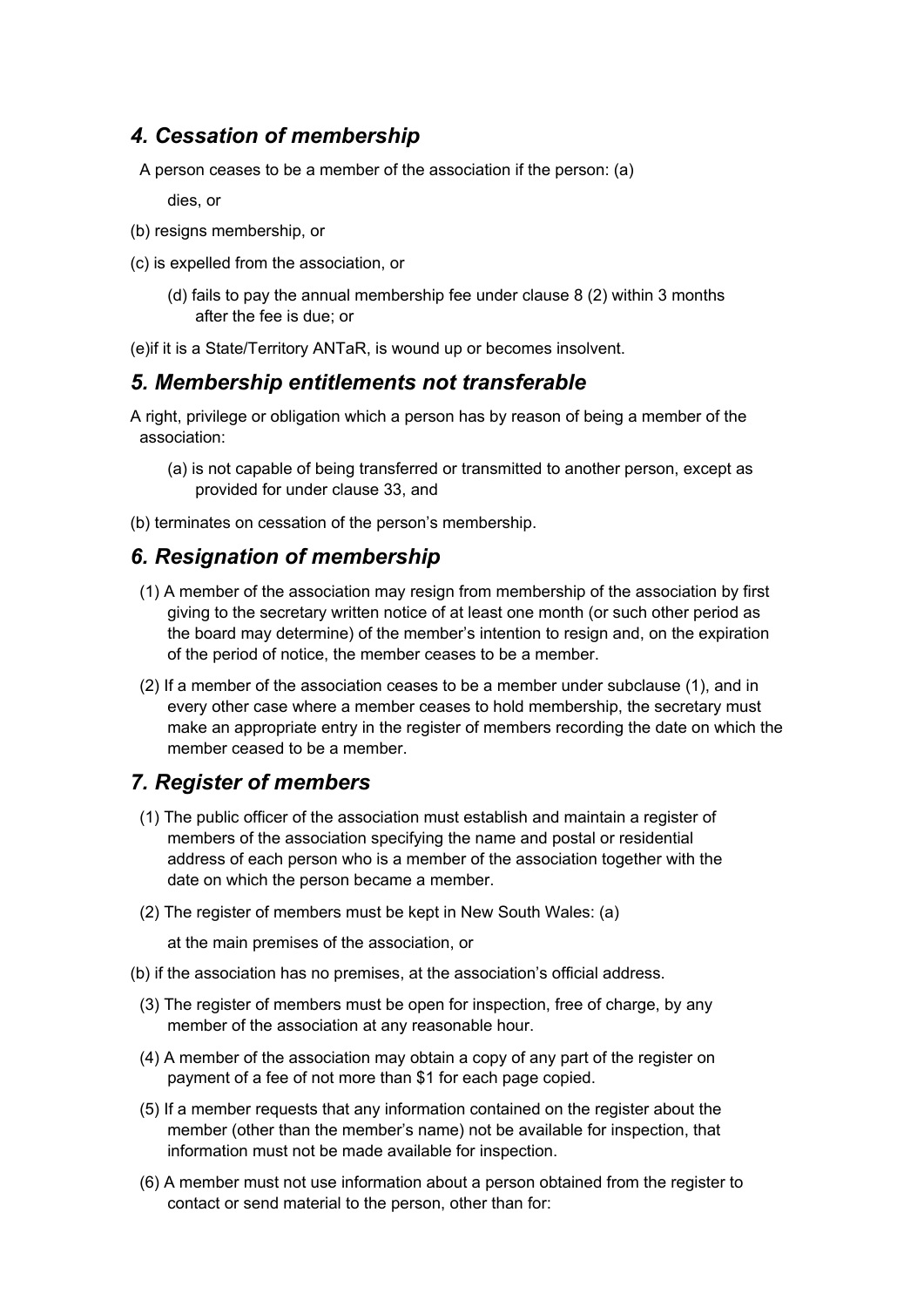(a) the purposes of sending the person a newsletter, a notice in respect of a meeting or other event relating to the association or other material relating to the association, or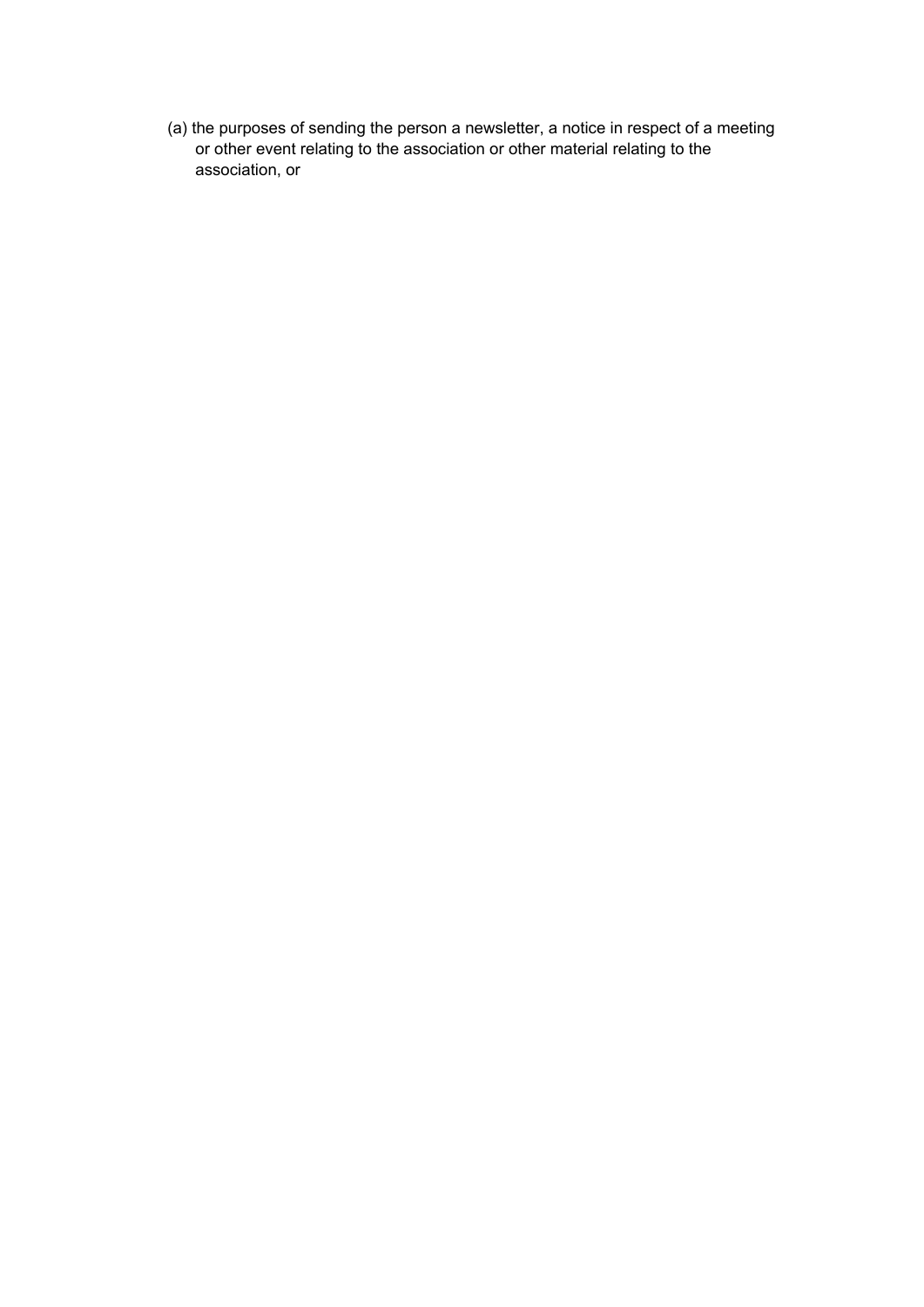(b) any other purpose necessary to comply with a requirement of the Act or the Regulation.

#### *8. Fees and subscriptions*

- (1) A member of the association must, on admission to membership, pay to the association a fee of \$1 or, if some other amount is determined by the board, that other amount.
- (2) In addition to any amount payable by the member under subclause (1), a member of the association must pay to the association an annual membership
- fee of \$2 or, if some other amount is determined by the board, that other amount: (a)

except as provided by paragraph (b), before 1 July in each calendar year, or

(b) if the member becomes a member on or after 1 July in any calendar year - on becoming a member and before 1 July in each succeeding calendar year.

#### *9. Members' liabilities*

The liability of a member of the association to contribute towards the payment of the debts and liabilities of the association or the costs, charges and expenses of the winding up of the association is limited to the amount, if any, unpaid by the member in respect of membership of the association as required by clause 8.

#### *10. Resolution of disputes*

- (1) A dispute between a member and another member (in their capacity as members) of the association, or a dispute between a member or members and the association, are to be referred:
- (a) initially to the board for mediation, and
	- (b) where such mediation is unsuccessful, to a community justice centre for mediation under the *Community Justice Centres Act 1983*.
	- (2) At least 7 days before a board mediation session is to commence, the parties are to exchange statements of the issues that are in dispute between them and supply copies to the board.
	- (3) If a dispute is not resolved by mediation within 3 months of the referral to a community justice centre, the dispute is to be referred to arbitration.
	- (4) The *Commercial Arbitration Act 1984* applies to any such dispute referred to arbitration.

#### *11. Disciplining of members*

- (1) A complaint may be made to the board by any person that a member of the association:
	- (a) has refused or neglected to comply with a provision or provisions of this constitution, or
	- (b) has wilfully acted in a manner prejudicial to the interests of the association. (2)

The board may refuse to deal with a complaint if it considers the complaint to be

trivial or vexatious in nature.

(3) If the board decides to deal with the complaint, the board:

(a) must cause notice of the complaint to be served on the member concerned, and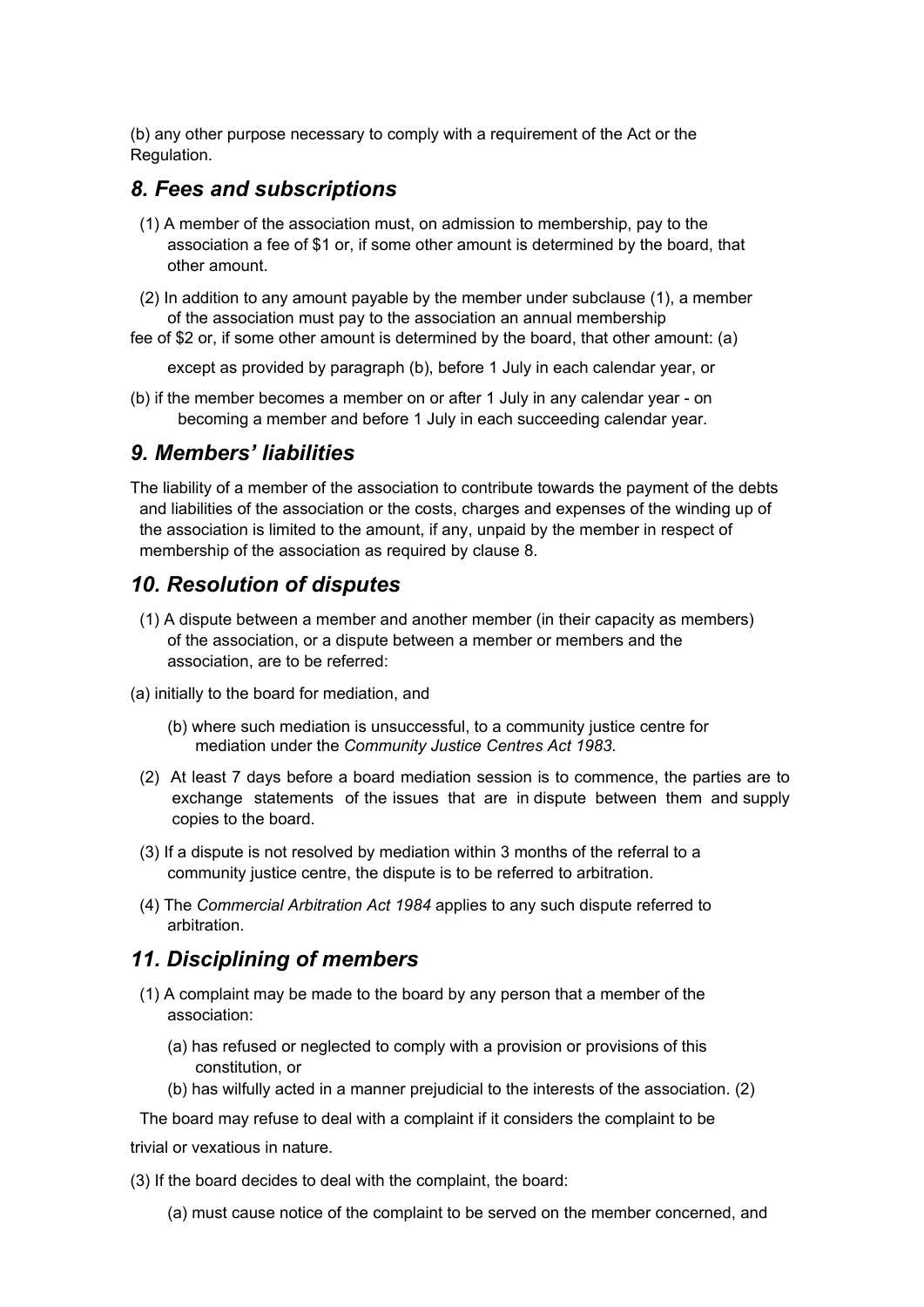- (b) must give the member at least 14 days from the time the notice is served within which to make submissions to the board in connection with the complaint, and
- (c) must take into consideration any submissions made by the member in connection with the complaint.
- (4) The board may, by resolution, expel the member from the association or suspend the member from membership of the association if, after considering the complaint and any submissions made in connection with the complaint, it is satisfied that the facts alleged in the complaint have been proved and the expulsion or suspension is warranted in the circumstances.
- (5) If the board expels or suspends a member or disapproves a State/Territory ANTaR as a member, the secretary must, within 7 days after the action is taken, cause written notice to be given to the member of the action taken, of the reasons given by the board for having taken that action and of the member's right of appeal under clause 12.
- (6) The expulsion, suspension or disapproval does not take effect:
	- (a) until the expiration of the period within which the member is entitled to appeal against the resolution concerned, or
	- (b) if within that period the member exercises the right of appeal, unless and until the association confirms the resolution under clause 12, whichever is the

#### later.

#### *12. Right of appeal of disciplined member*

- (1) A member may appeal to the association in general meeting against a resolution of the board under clause 11, within 7 days after notice of the resolution is served on the member, by lodging with the secretary a notice to that effect.
- (2) The notice may, but need not, be accompanied by a statement of the grounds on which the member intends to rely for the purposes of the appeal.
- (3) On receipt of a notice from a member under subclause (1), the secretary must notify the board which is to convene a general meeting of the association to be held within 28 days after the date on which the secretary received the notice.
- (4) At a general meeting of the association convened under subclause (3):
- (a) no business other than the question of the appeal is to be transacted, and
	- (b) the board and the member must be given the opportunity to state their respective cases orally or in writing, or both, and
	- (c) the members present are to vote by secret ballot on the question of whether the resolution should be confirmed or revoked.
	- (5) If at the general meeting the association passes a special resolution in favour of the confirmation of the resolution, the resolution is confirmed.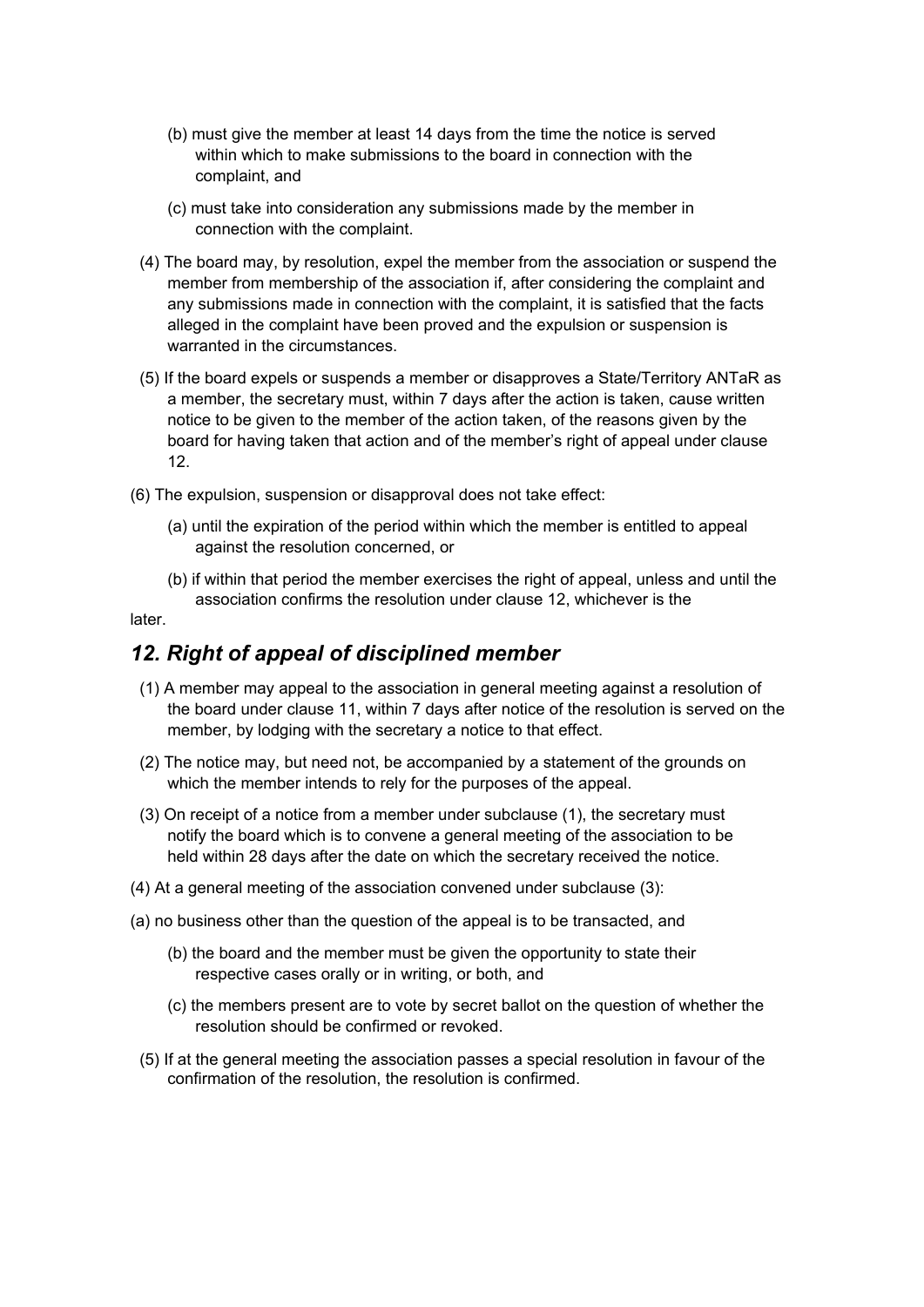# **Part 3 - The board**

#### *13. Powers of the board*

- (1) Subject to the Act, the Regulation and this constitution and to any resolution passed by the association in general meeting, the board:
- (a) is to control and manage the affairs of the association, and
	- (b) may exercise all such functions as may be exercised by the association, other than those functions that are required by this constitution to be exercised by a general meeting of members of the association, and
	- (c) has power to perform all such acts and do all such things as appear to the board to be necessary or desirable for the proper management of the affairs of the association.
- (2) In exercising its powers, the board shall:
- (a) take into account the interests of the State/Territory ANTaRs; (b)

communicate with the State/Territory ANTaRs, and

(c) take into account the recommendations of the Campaigns/Advocacy Council.

#### *14. Composition and membership of board*

- (1) The board is to consist of:
- (a) the office-bearers of the association, and
	- (b) at least 3 ordinary board members, each of whom is to be elected at an annual general meeting of the association under clause 15.
- (2) The total number of board members is to be at least 7 and no more than 9.
- (3) At least half of the board members must have been nominated under subclause
- 15(3) by a State/Territory ANTaR, which must be one of the members who has signed the form of the nomination.
- (4) The office-bearers of the association are as follows: (a)

the president,

(b) the vice-president, (c) the

treasurer,

- (d) the secretary.
	- (5) A board member may hold up to 2 offices (other than both the president and vicepresident offices).
	- (6) Each member of the board is, subject to this constitution, to hold office until the conclusion of the third annual general meeting following the date of the member's election, and is eligible for re-election once only, for a total of two terms of three years each.
	- (7) Notwithstanding subclause (6), a board member may be re-elected for a third or subsequent term, if the general meeting resolves that the member's skills and experience are essential to the good governance of the association and no other candidates with comparable skills and experience are available for election.
	- (8) A former member of the board is eligible for election to the board, other than as specified in subclause 14(6).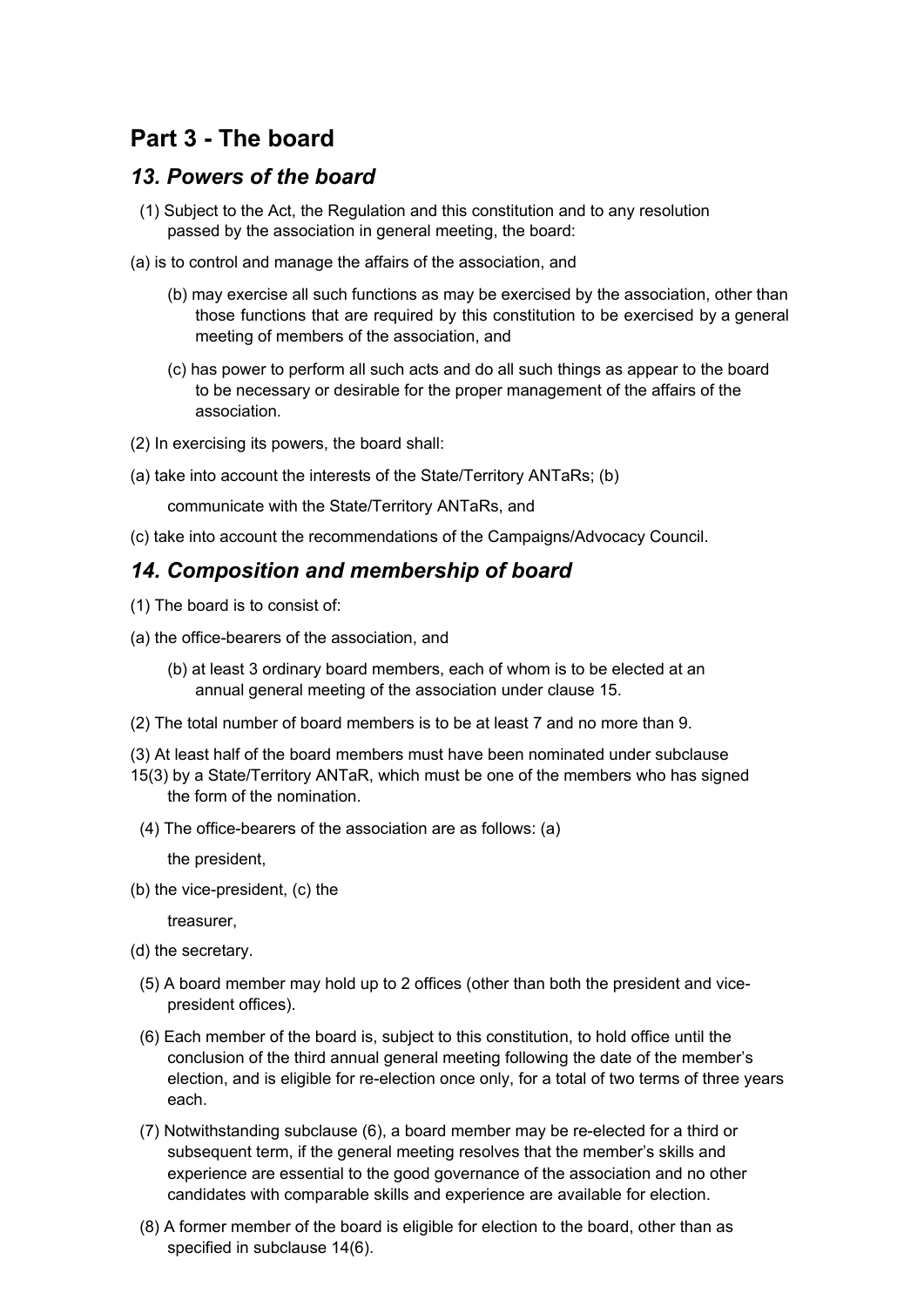#### *15. Election of board members*

- (1) There are 3 classes of board members, being class A, class B and class C, and each board member belongs to a class by virtue of the class to which he or she was elected pursuant to this clause, elected or appointed pursuant to clause 18 (casual vacancies), or pursuant to the operation of clause 45 (transitional).
- (2) At each annual general meeting, the offices of a class of board members are vacated, as follows:
	- (a) at the second annual general meeting held after this constitution comes into effect—class A,
	- (b) at the third annual general meeting held after this constitution comes into effect—class B,
	- (c) at the fourth annual general meeting held after this constitution comes into effect—class C, and
	- (d) at each subsequent annual general meeting—the class required to maintain the sequence of vacancies as class A then class B then class C.
- (3) Nominations of candidates for election as office-bearers of the association or as ordinary board members:
	- (a) must be made in writing, signed by 2 members of the association and accompanied by the written consent of the candidate (which may be endorsed on the form of the nomination), and
	- (b) must be delivered to the secretary of the association at least 7 days before the date fixed for the holding of the annual general meeting at which the election is to take place.
- (4) If insufficient nominations are received to fill all vacancies on the board, the candidates nominated are taken to be elected and further nominations are to be received at the annual general meeting.
- (5) If insufficient further nominations are received, any vacant positions remaining on the board are taken to be casual vacancies.
- (6) If the number of nominations received is equal to the number of vacancies to be filled, the persons nominated are taken to be elected.
- (7) If the number of nominations received exceeds the number of vacancies to be filled, a ballot is to be held.
- (8) The ballot for the election of office-bearers and ordinary board members of the board is to be conducted at the annual general meeting in such usual and proper manner as the board may direct, but must include the ability for proxy votes to be exercised by absent members.
- (9) A person nominated as a candidate for election as an office-bearer or as an ordinary board member of the association must be a member of the association.

#### *16. Secretary*

- (1) The secretary of the association must, as soon as practicable after being appointed as secretary, lodge notice with the association of his or her address.
- (2) It is the duty of the secretary to keep minutes of:
- (a) all appointments of office-bearers and members of the board, and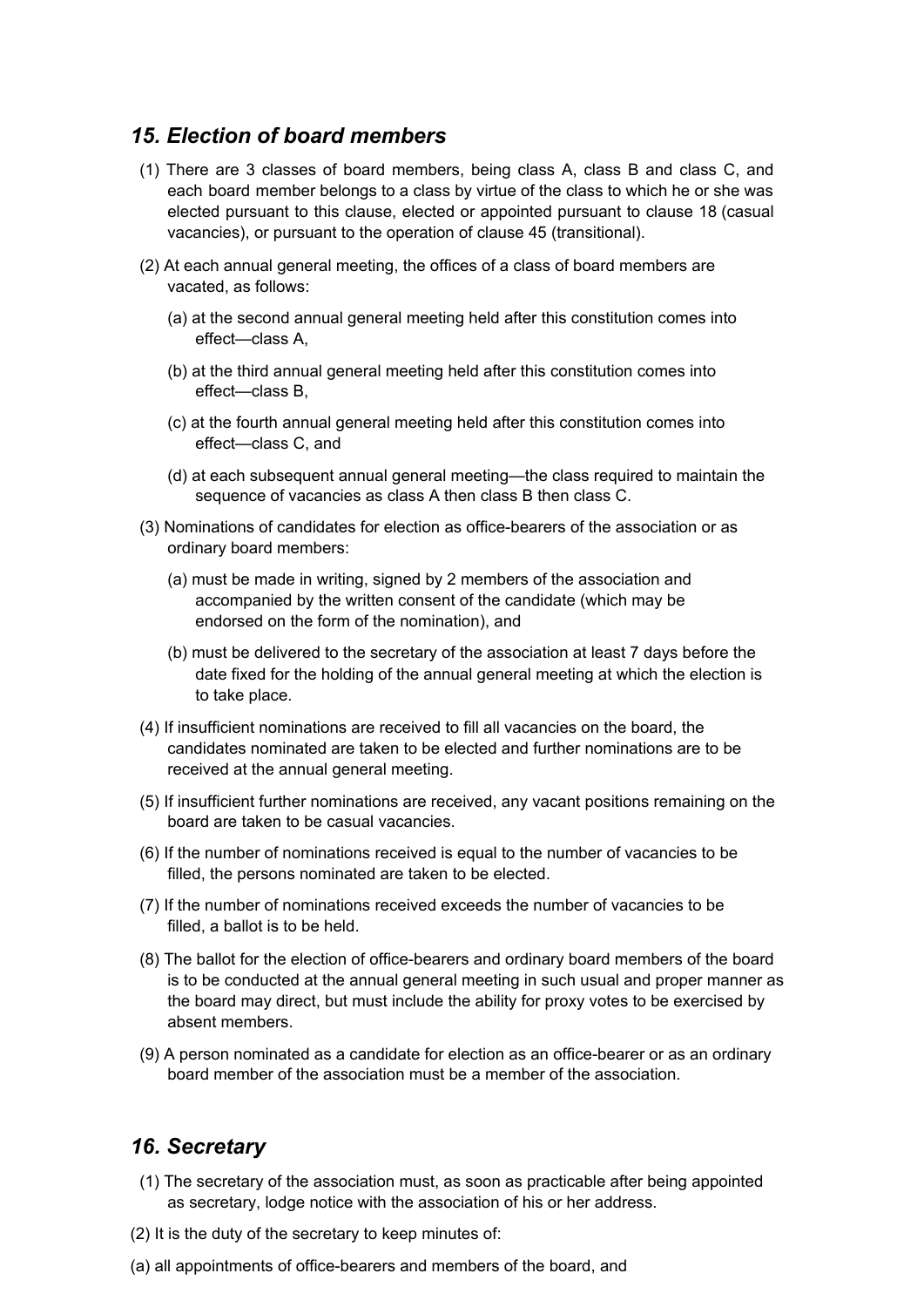- (b) the names of members of the board present at a board meeting or a general meeting, and
- (c) all proceedings at board meetings and general meetings.
- (3) Minutes of proceedings at a meeting must be signed by the chairperson of the meeting or by the chairperson of the next succeeding meeting.

#### *17. Treasurer*

It is the duty of the treasurer of the association to ensure:

- (a) that all money due to the association is collected and received and that all payments authorised by the association are made, and
- (b) that correct books and accounts are kept showing the financial affairs of the association, including full details of all receipts and expenditure connected with the activities of the association.

#### *18. Casual vacancies*

- (1) In the event of a casual vacancy occurring in the membership of the board, the board may appoint a member of the association or a representative of the State/Territory ANTaRs to fill the vacancy and the member so appointed is to hold office, subject to this constitution, until the conclusion of the annual general meeting next following the date of the appointment.
- (2) At that annual general meeting, a board member shall be elected for the rest of the term of office of the member whose position has fallen vacant.
- (3) In filling a casual vacancy the board shall endeavour to ensure that the representative balance of the board is maintained.
- (4) A casual vacancy in the office of a member of the board occurs if the member: (a)

dies, or

- (b) ceases to be a member of the association, or
- (c) becomes an insolvent under administration within the meaning of the *Corporations Act 2001* of the Commonwealth, or
- (d) resigns office by notice in writing given to the secretary, or
- (e) is removed from office under clause 19, or
- (f) becomes a mentally incapacitated person, or
	- (g) is absent without the consent of the board from 3 consecutive meetings of the board, or

(h) is convicted of an offence involving fraud or dishonesty for which the maximum penalty on conviction is imprisonment for not less than 3 months, or

(i) is prohibited from being a director of a company under Part 2D.6 (Disqualification from managing corporations) of the *Corporations Act 2001* of the Commonwealth.

#### *19. Removal of board members*

(1) The association in general meeting may by resolution remove any member of the board from the office of member before the expiration of the member's term of office and may by resolution appoint another person to hold office until the expiration of the term of office of the member so removed.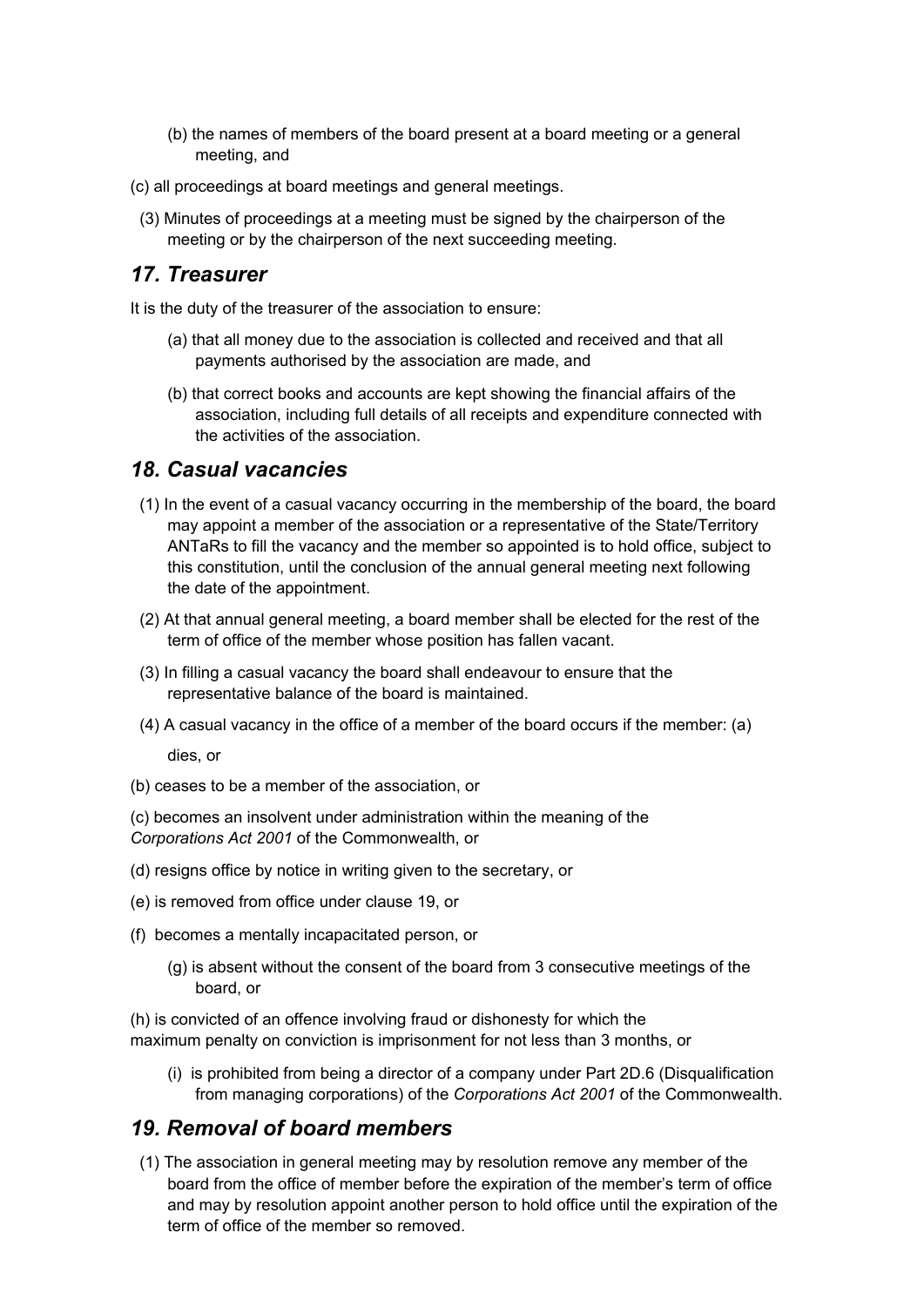(2) If a member of the board to whom a proposed resolution referred to in subclause (1) relates makes representations in writing to the secretary or president (not exceeding a reasonable length) and requests that the representations be notified to the members of the association, the secretary or the president may send a copy of the representations to each member of the association or, if the representations are not so sent, the member is entitled to require that the representations be read out at the meeting at which the resolution is considered.

#### *20. Board meetings and quorum*

- (1) The board must meet at least 3 times in each period of 12 months at such place and time as the board may determine.
- (2) Additional meetings of the board may be convened by the president or by any member of the board.
- (3) Oral or written notice of a meeting of the board must be given by the secretary to each member of the board at least 4 working days (or such other period as may be unanimously agreed on by the members of the board) before the time appointed for the holding of the meeting.
- (4) Notice of a meeting given under subclause (3) must specify the general nature of the business to be transacted at the meeting and no business other than that business is to be transacted at the meeting, except business which the board members present at the meeting unanimously agree to treat as urgent business.
- (5) At least half of the members of the board constitute a quorum for the transaction of the business of a meeting of the board.
- (6) No business is to be transacted by the board unless a quorum is present and if, within half an hour of the time appointed for the meeting, a quorum is not present, the meeting is to stand adjourned to the same place and at the same hour of the same day in the following week.
- (7) If at the adjourned meeting a quorum is not present within half an hour of the time appointed for the meeting, the meeting is to be dissolved.
- (8) At a meeting of the board:
	- (a) the president or, in the president's absence, the vice-president is to preside, or
	- (b) if the president and the vice-president are absent or unwilling to act, such one of the remaining members of the board as may be chosen by the members present at the meeting is to preside.
- (9) Attendance at meetings may be by telephone or other electronic real-time link.

#### *21. Delegation by board to sub-committee*

- (1) The board may, by instrument in writing, delegate to one or more sub-committees (consisting of such member or members of the association as the board thinks fit) the exercise of such of the functions of the board as are specified in the instrument, other than:
- (a) this power of delegation, and
	- (b) a function which is a duty imposed on the board by the Act or by any other law.
	- (2) A function the exercise of which has been delegated to a sub-committee under this clause may, while the delegation remains unrevoked, be exercised from time to time by the sub-committee in accordance with the terms of the delegation.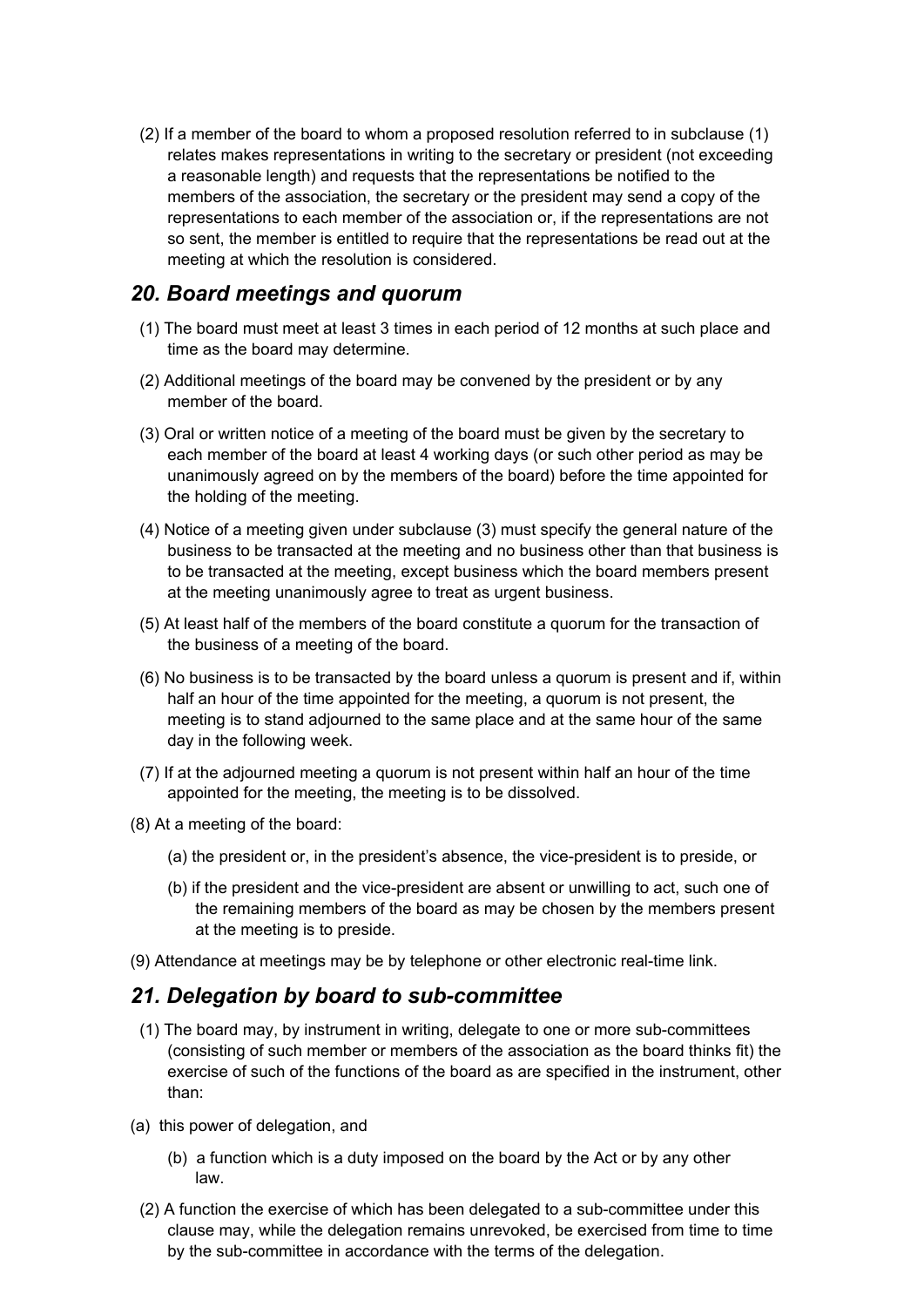- (3) A delegation under this clause may be made subject to such conditions or limitations as to the exercise of any function, or as to time or circumstances, as may be specified in the instrument of delegation.
- (4) Despite any delegation under this clause, the board may continue to exercise any function delegated.
- (5) Any act or thing done or suffered by a sub-committee acting in the exercise of a delegation under this clause has the same force and effect as it would have if it had been done or suffered by the board.
- (6) The board may, by instrument in writing, revoke wholly or in part any delegation under this clause.
- (7) A sub-committee may meet and adjourn as it thinks proper.

#### *22. Voting and decisions*

- (1) Questions arising at a meeting of the board or of any sub-committee appointed by the board are to be determined by a majority of the votes of members of the board or sub-committee present in person or by proxy at the meeting.
- (2) Each member present in person or by proxy at a meeting of the board or of any sub-committee appointed by the board (including the person presiding at the meeting) is entitled to one vote but, in the event of an equality of votes on any question, the motion is taken to be lost.
- (3) Subject to clause 20 (5), the board may act despite any vacancy on the board.
	- (4) Any act or thing done or suffered, or purporting to have been done or suffered, by the board or by a sub-committee appointed by the board, is valid and effectual despite any defect that may afterwards be discovered in the appointment or qualification of any member of the board or sub-committee.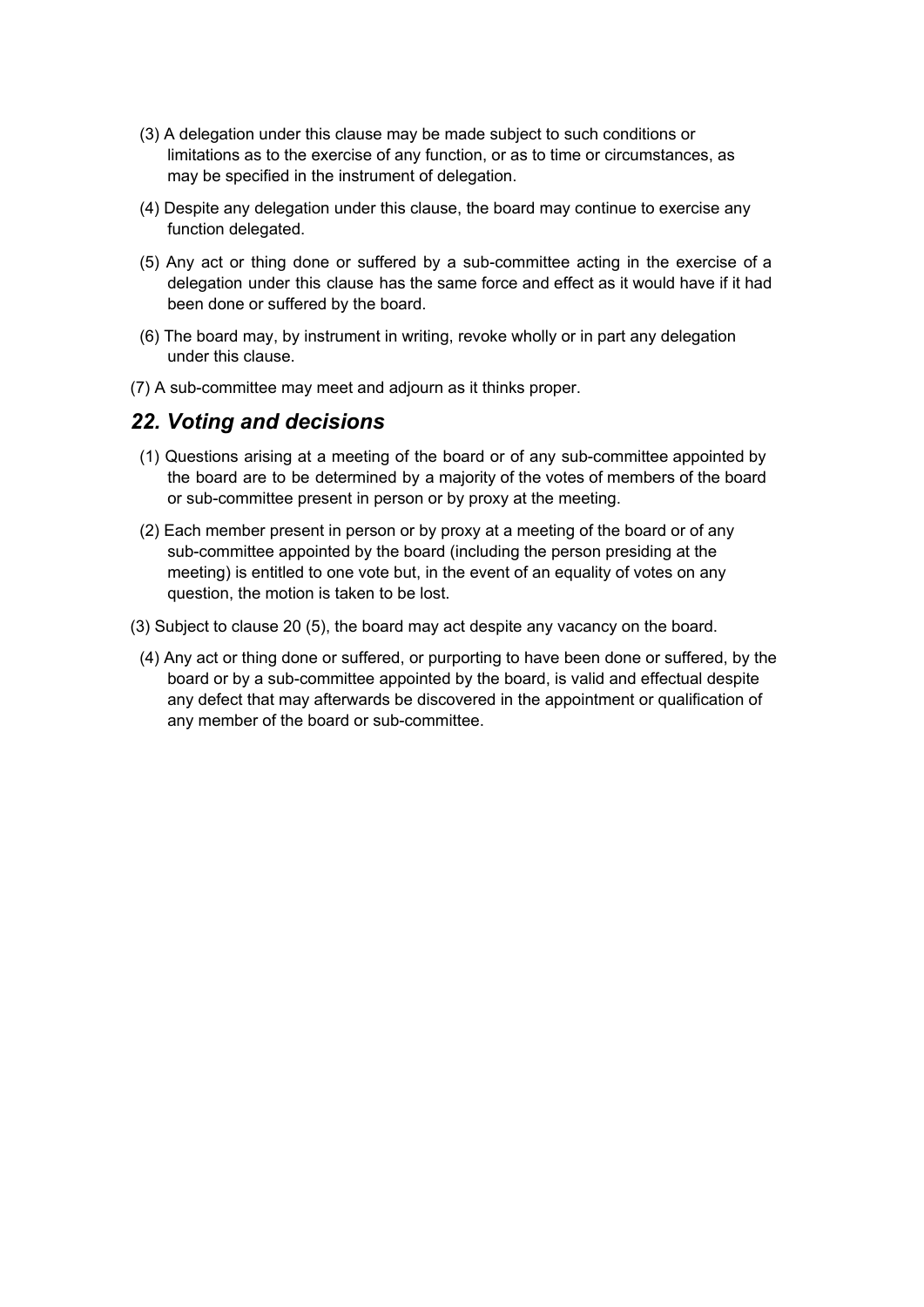# **Part 4 - General meetings**

#### *23. Annual general meetings - holding of*

The association must hold its annual general meetings:

- (a) within 6 months after the close of the association's financial year, or
	- (b) within such later time as may be allowed by the Director-General or prescribed by the Regulation.

### *24. Annual general meetings - calling of and business at*

(1) The annual general meeting of the association is, subject to the Act and to clause 23, to be convened on such date and at such place and time as the board thinks fit.

- (2) In addition to any other business which may be transacted at an annual general meeting, the business of an annual general meeting is to include the following:
	- (a) to confirm the minutes of the last preceding annual general meeting and of any special general meeting held since that meeting,
	- (b) to receive reports on the activities of the association during the last preceding financial year from the board and the Campaigns/Advocacy Council,
- (c) to elect office-bearers of the association and ordinary board members, (d) to

elect the chairperson of the Campaigns/Advocacy Council

- (e) to receive and consider any financial statement or report required to be submitted to members under the Act.
- (3) An annual general meeting must be specified as such in the notice convening it.

#### *25. Special general meetings - calling of*

- (1) The board may, whenever it thinks fit, convene a special general meeting of the association.
- (2) The board must, on the requisition in writing of at least 5 per cent of the total number of members, convene a special general meeting of the association.
- (3) A requisition of members for a special general meeting:
- (a) must state the purpose or purposes of the meeting, and
- (b) must be signed by the members making the requisition, and
- (c) must be lodged with the secretary, and
	- (d) may consist of several documents in a similar form, each signed by one or more of the members making the requisition.
	- (4) If the board fails to convene a special general meeting to be held within 1 month after that date on which a requisition of members for the meeting is lodged with the secretary, any one or more of the members who made the requisition may convene a special general meeting to be held not later than 3 months after that date.
	- (5) A special general meeting convened by a member or members as referred to in subclause (4) must be convened as nearly as is practicable in the same manner as general meetings are convened by the board.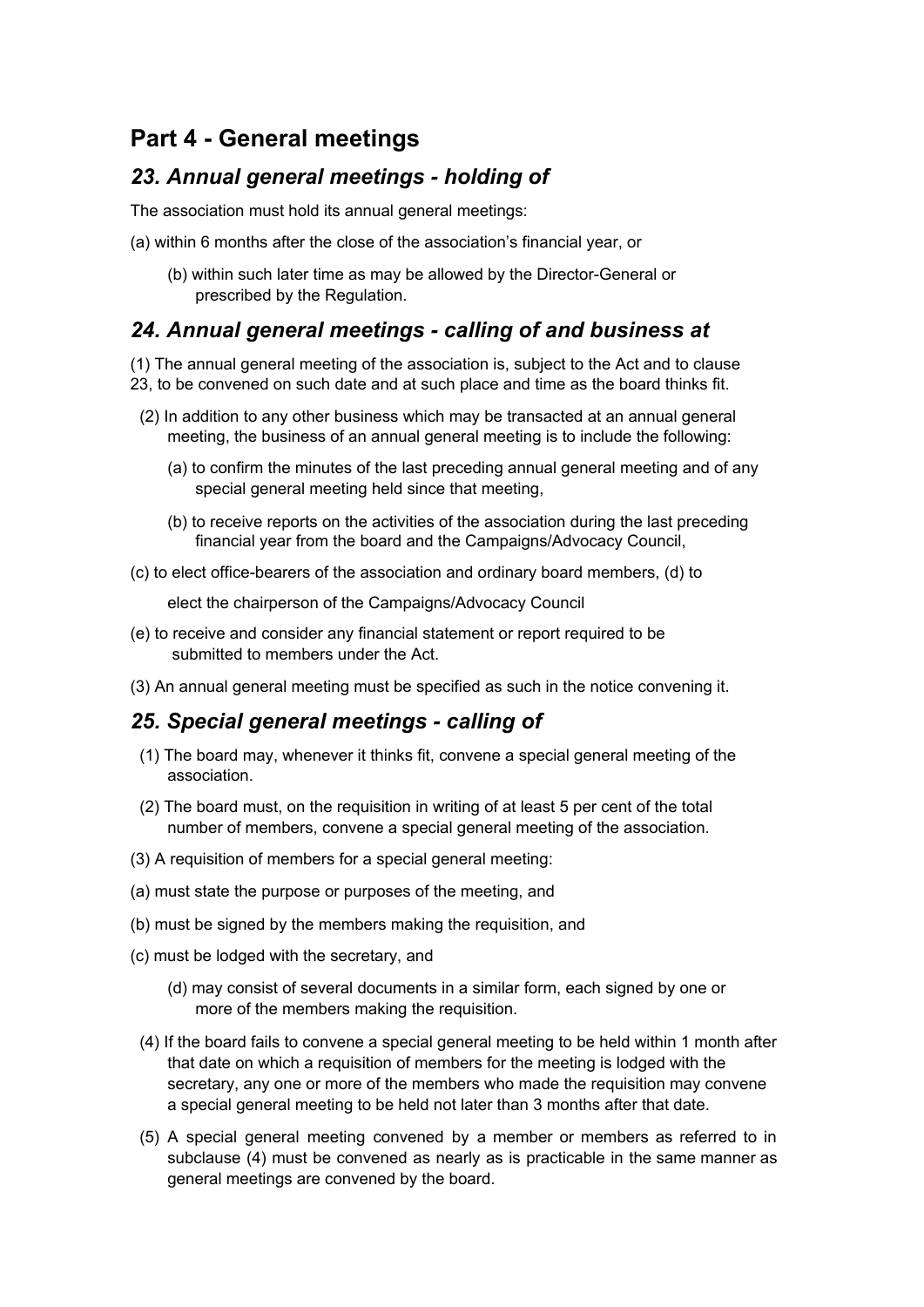### *26. Notice*

- (1) Except if the nature of the business proposed to be dealt with at a general meeting requires a special resolution of the association, the secretary must, at least 14 days before the date fixed for the holding of the general meeting, give a notice to each member specifying the place, date and time of the meeting and the nature of the business proposed to be transacted at the meeting.
- (2) If the nature of the business proposed to be dealt with at a general meeting requires a special resolution of the association, the secretary must, at least 21 days before the date fixed for the holding of the general meeting, cause notice to be given to each member specifying, in addition to the matter required under subclause (1), the intention to propose the resolution as a special resolution.
- (3) No business other than that specified in the notice convening a general meeting is to be transacted at the meeting except, in the case of an annual general meeting, business which may be transacted under clause 24 (2).
- (4) A member desiring to bring any business before a general meeting may give notice in writing of that business to the secretary who must include that business in the next notice calling a general meeting given after receipt of the notice from the member.

### *27. Quorum for general meetings*

- (1) No item of business is to be transacted at a general meeting unless a quorum of members entitled under this constitution to vote is present during the time the meeting is considering that item.
- (2) Five members present in person or by electronic real-time link (being members entitled under this constitution to vote at a general meeting), provided that at least
- 3 members of the quorum are State/Territory ANTaRs, constitute a quorum for the transaction of the business of a general meeting.
	- (3) If within half an hour after the appointed time for the commencement of a general meeting a quorum is not present, the meeting:
- (a) if convened on the requisition of members, is to be dissolved, and
	- (b) in any other case, is to stand adjourned to the same day in the following week at the same time and (unless another place is specified at the time of the adjournment by the person presiding at the meeting or communicated by written notice to members given before the day to which the meeting is adjourned) at the same place.
	- (4) If at the adjourned meeting a quorum is not present within half an hour after the time appointed for the commencement of the meeting, the members present (being at least 3) are to constitute a quorum.

#### *28. Presiding member*

(1) The president or, in the president's absence, the vice-president, is to preside as chairperson at each general meeting of the association.

(2) If the president and the vice-president are absent or unwilling to act, the members present must elect one of their number to preside as chairperson at the meeting.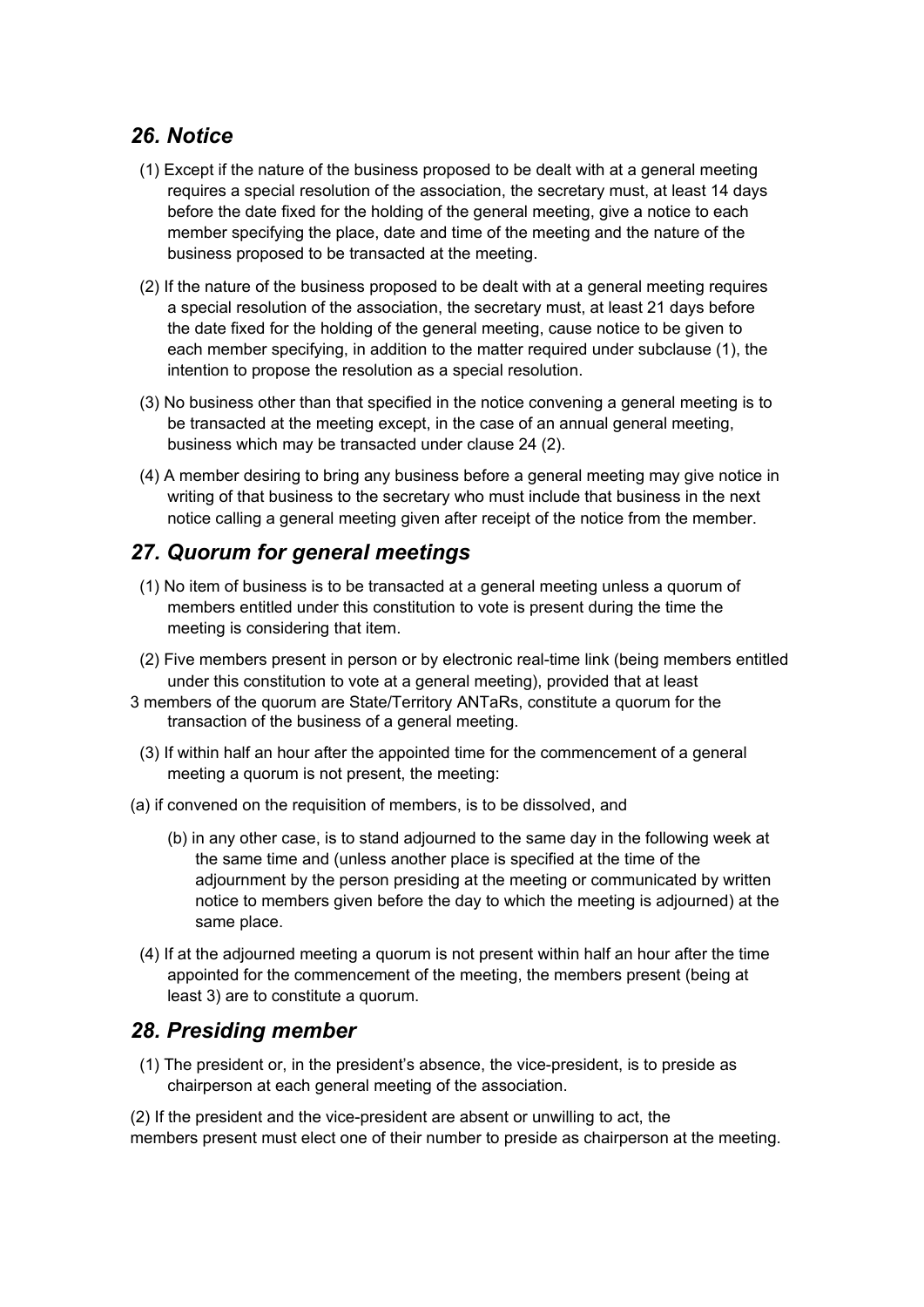# *29. Adjournment*

- (1) The chairperson of a general meeting at which a quorum is present may, with the consent of the majority of members present at the meeting, adjourn the meeting from time to time and place to place, but no business is to be transacted at an adjourned meeting other than the business left unfinished at the meeting at which the adjournment took place.
- (2) If a general meeting is adjourned for 14 days or more, the secretary must give written or oral notice of the adjourned meeting to each member of the association stating the place, date and time of the meeting and the nature of the business to be transacted at the meeting.
- (3) Except as provided in subclauses (1) and (2), notice of an adjournment of a general meeting or of the business to be transacted at an adjourned meeting is not required to be given.

#### *30. Making of decisions*

- (1) A question arising at a general meeting of the association is to be determined by either:
- (a) a show of hands, or
- (b) a roll call followed by verbal voting, or
	- (c) if on the motion of the chairperson or if 5 or more members present at the meeting decide that the question should be determined by a written ballot—a written ballot.
	- (2) If the question is to be determined by a show of hands, a declaration by the chairperson that a resolution has, on a show of hands, been carried or carried unanimously or carried by a particular majority or lost, or an entry to that effect in the minute book of the association, is evidence of the fact without proof of the number or proportion of the votes recorded in favour of or against that resolution.
	- (3) If the question is to be determined by a written ballot, the ballot is to be conducted in accordance with the directions of the chairperson.

#### *31. Special resolutions*

A special resolution may only be passed by the association in accordance with section 39 of the Act.

#### *32. Voting*

- (1) At a general meeting of the association, there are two classes of members, which each, as a class, shall have 50% of the votes on any question:
- (a) The State/Territory ANTaRs present by agent or by proxy, and
- (b) the other members present in person or by proxy.
	- (2) On any question arising at a general meeting of the association, a State/Territory ANTaR has the number of votes calculated by dividing the total number of other members present at the meeting in person or by proxy by the number of State/Territory ANTaRs present by agent or by proxy.
	- (3) On any question arising at a general meeting of the association other members have one vote only each.
	- (4) All votes must be given personally or by proxy but no member may hold more than 5 proxies.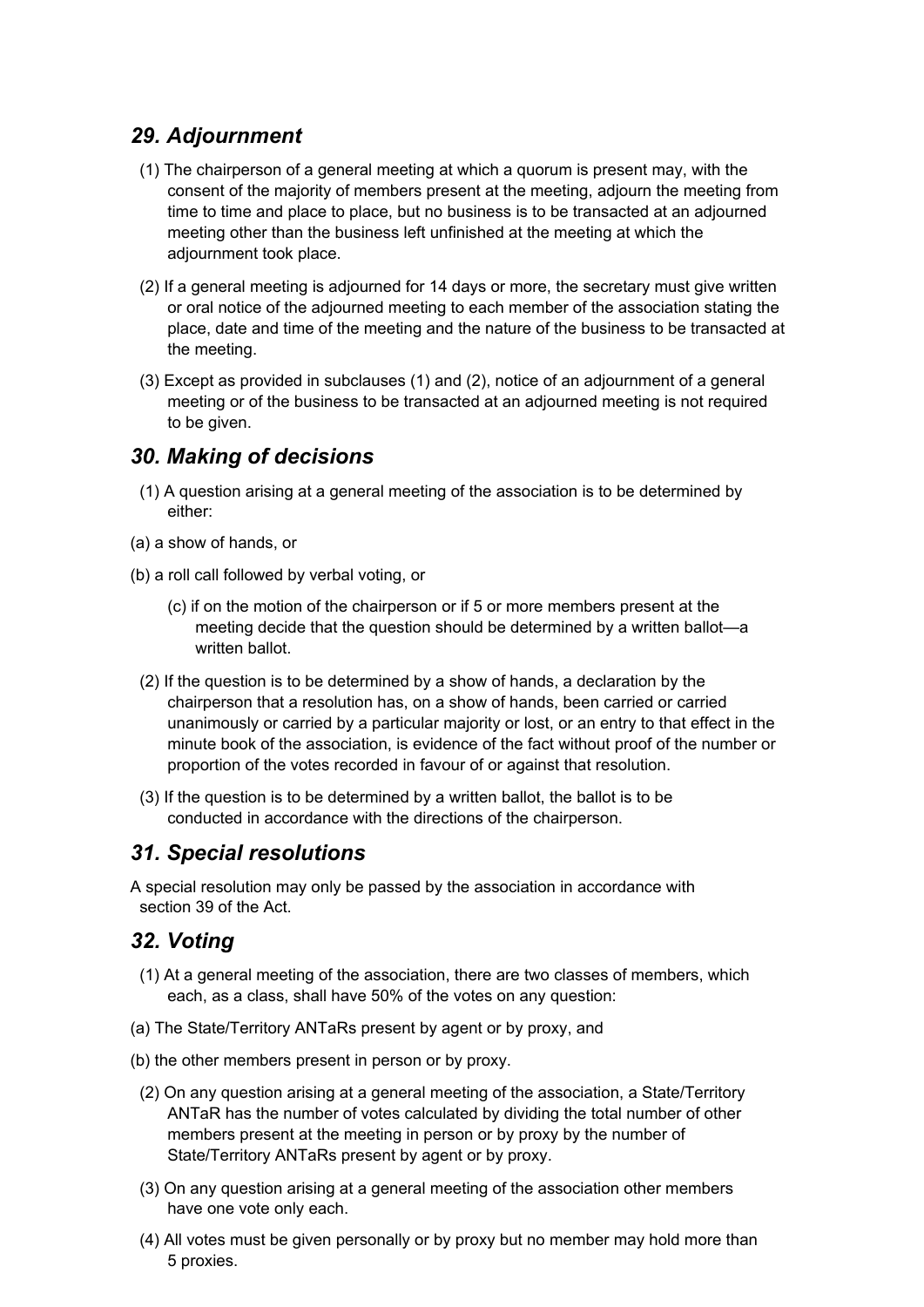- (5) In the case of an equality of votes on a question at a general meeting, the motion is taken to be lost.
- (6) A member or proxy is not entitled to vote at any general meeting of the association unless all money due and payable by the member or proxy to the association has been paid.
- (6) A member who is not a State/Territory ANTaR is not entitled to vote at any general meeting of the association if the member is under 18 years of age.

#### *33. Appointment of proxies*

- (1) Each member is to be entitled to appoint another member as proxy by notice given to the secretary no later than 24 hours before the time of the meeting in respect of which the proxy is appointed.
- (2) The notice appointing the proxy is to be in the form set out in Appendix 2 to these rules.

#### *34. Postal ballots*

The association may not hold a postal ballot to determine any issue or proposal.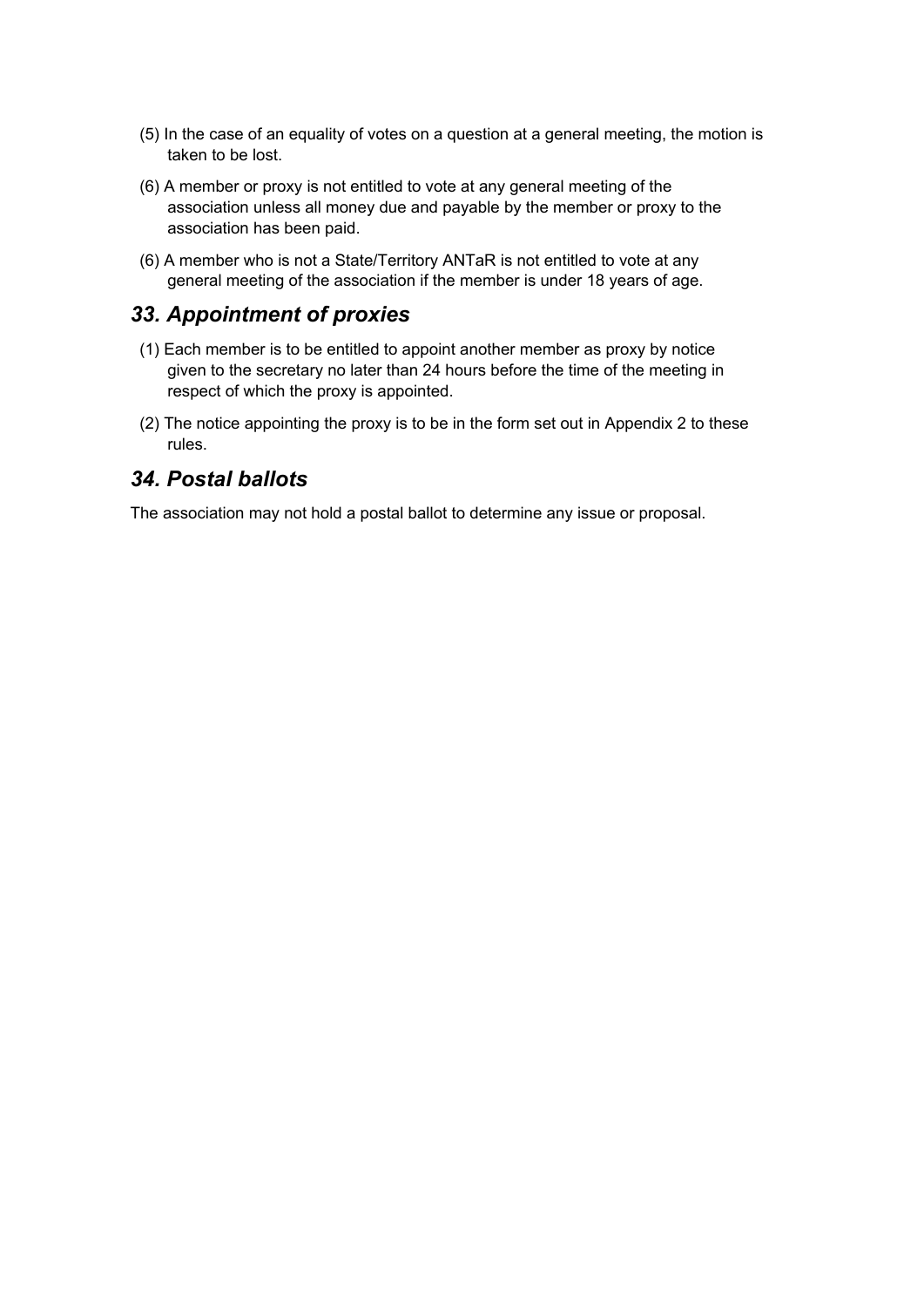# **Part 5 – Campaigns/Advocacy Council**

#### *34A. Campaigns/Advocacy Council*

- (1) There is to be a Campaigns/Advocacy Council appointed at each annual general meeting.
- (2) The Campaigns/Advocacy Council may have up to 15 members.

(3) Each State/Territory ANTaR may nominate at least one member of the Campaigns/Advocacy Council

- (4) The members of the Campaigns/Advocacy Council need not be members of the association.
- (5) Each member of the Campaigns/Advocacy Council who is not a member of the association must agree in writing to support the objects of the association and be bound by this part of the Constitution before attending a meeting of the Campaigns/Advocacy Council
- (6) The Campaigns/Advocacy Council is to be chaired by a member of the board who is to be appointed at the annual general meeting.

#### *34B. Meetings of the Campaigns/Advocacy Council*

- (1) The Campaigns/Advocacy Council must meet at least 4 times in each period of
- 12 months at such place and time as the Campaigns/Advocacy Council may determine.
- (2) Otherwise, the Campaigns/Advocacy Council may meet and adjourn as it thinks proper.
- (3) Four members of the Campaigns/Advocacy Council constitute a quorum for the transaction of the business of a meeting of the Campaigns/Advocacy Council.
- The quorum must include the chairperson of the Campaigns/Advocacy Council or his or her nominee (who must be a member of the board).
- (4) At a meeting of the Campaigns/Advocacy Council, the chairperson or his or her nominee is to preside.
- (5) Attendance at meetings may be by telephone or other electronic real-time link.

#### *34C. Functions of the Campaigns/Advocacy Council*

- (1) The Campaigns/Advocacy Council is to:
	- (a) convene and organise a National Forum, which, subject to the availability of funding, is to be held annually,
	- (b) facilitate, and provide advice and recommendations regarding the campaigning and advocacy activities of the association, with a view to ensuring that they are done in pursuance of the objects of the association,
	- (c) facilitate, and provide advice and recommendations regarding the relationships between the association and the State/Territory ANTaRs and among the State/Territory ANTaRs, with a view to ensuring communication, collaboration, networking and learning among them, and
- (d) assist the association's planning regarding these issues,
	- (2) The Campaigns/Advocacy Council may make recommendations to the general meeting and the board of the association and to the State/Territory ANTaRs about:
- (a) undertaking activities in pursuance of the objects of the association,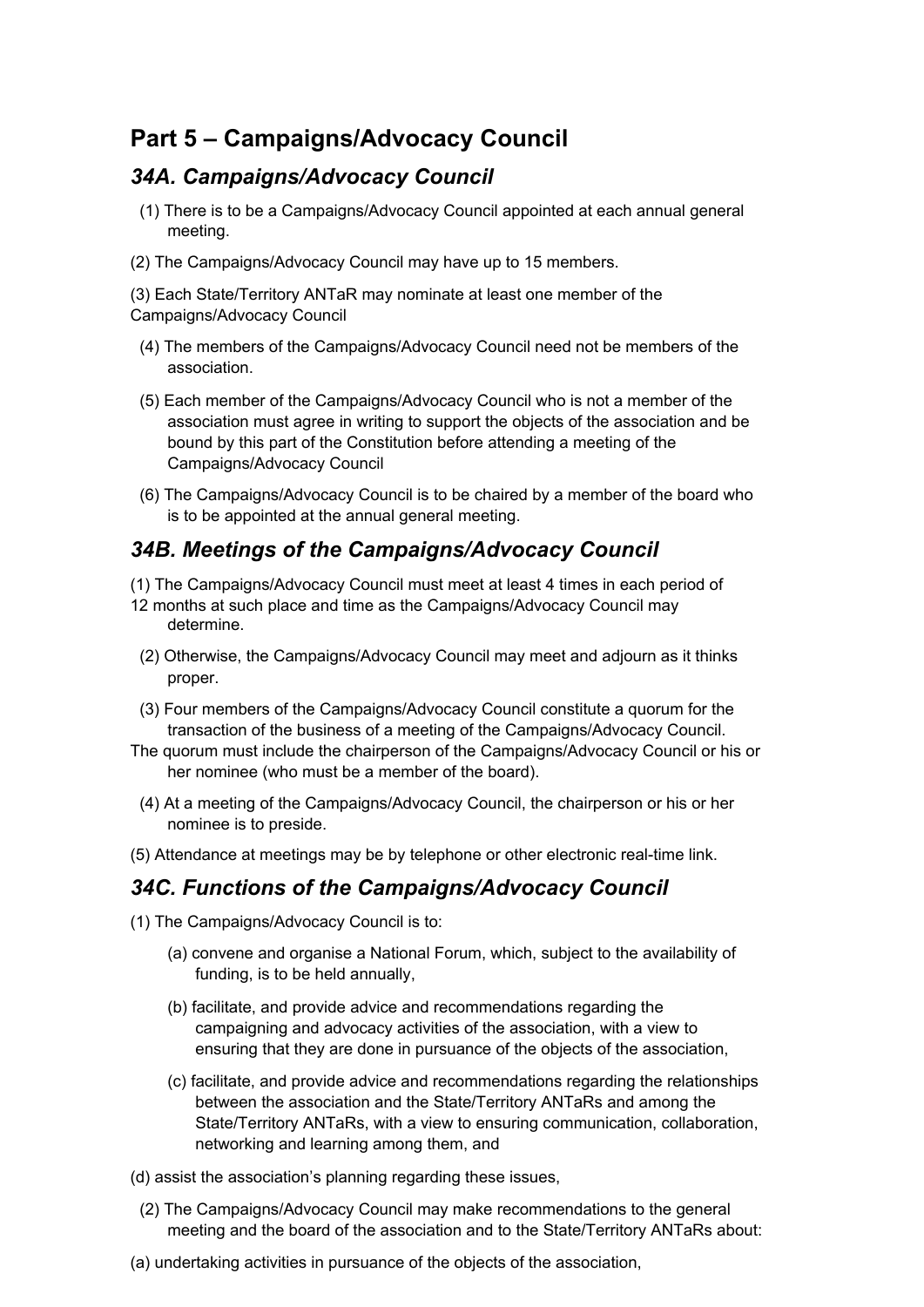(b) prioritising such activities, and

(c) collaboration on such activities among the association, the State/Territory ANTaRs and other interested people, groups and organisations.

(3) The Campaigns/Advocacy Council must report regularly on its activities to the board, the annual general meeting and the State/Territory ANTaRs.

# *34D. Campaigns/Advocacy Council Casual Vacancies and Proxies*

- (1) In the event of a casual vacancy occurring in the membership of the Campaigns/Advocacy Council, the Campaigns/Advocacy Council may appoint a person to fill the vacancy and the member so appointed is to hold office, subject to this constitution, until the conclusion of the annual general meeting next following the date of the appointment.
- (2) A casual vacancy in the office of a member of the Campaigns/Advocacy Council occurs if the member:
	- (a) dies, or
	- (b) becomes a mentally incapacitated person, or
	- (c) resigns office by notice in writing given to the chair of the Campaigns/Advocacy Council.
- (3) Each member of the Campaigns/Advocacy Council is entitled to appoint another person as proxy for a meeting of the Campaigns/Advocacy Council by notice in writing given to the chair of the Campaigns/Advocacy Council no later than 24 hours before the time of the meeting in respect of which the proxy is appointed.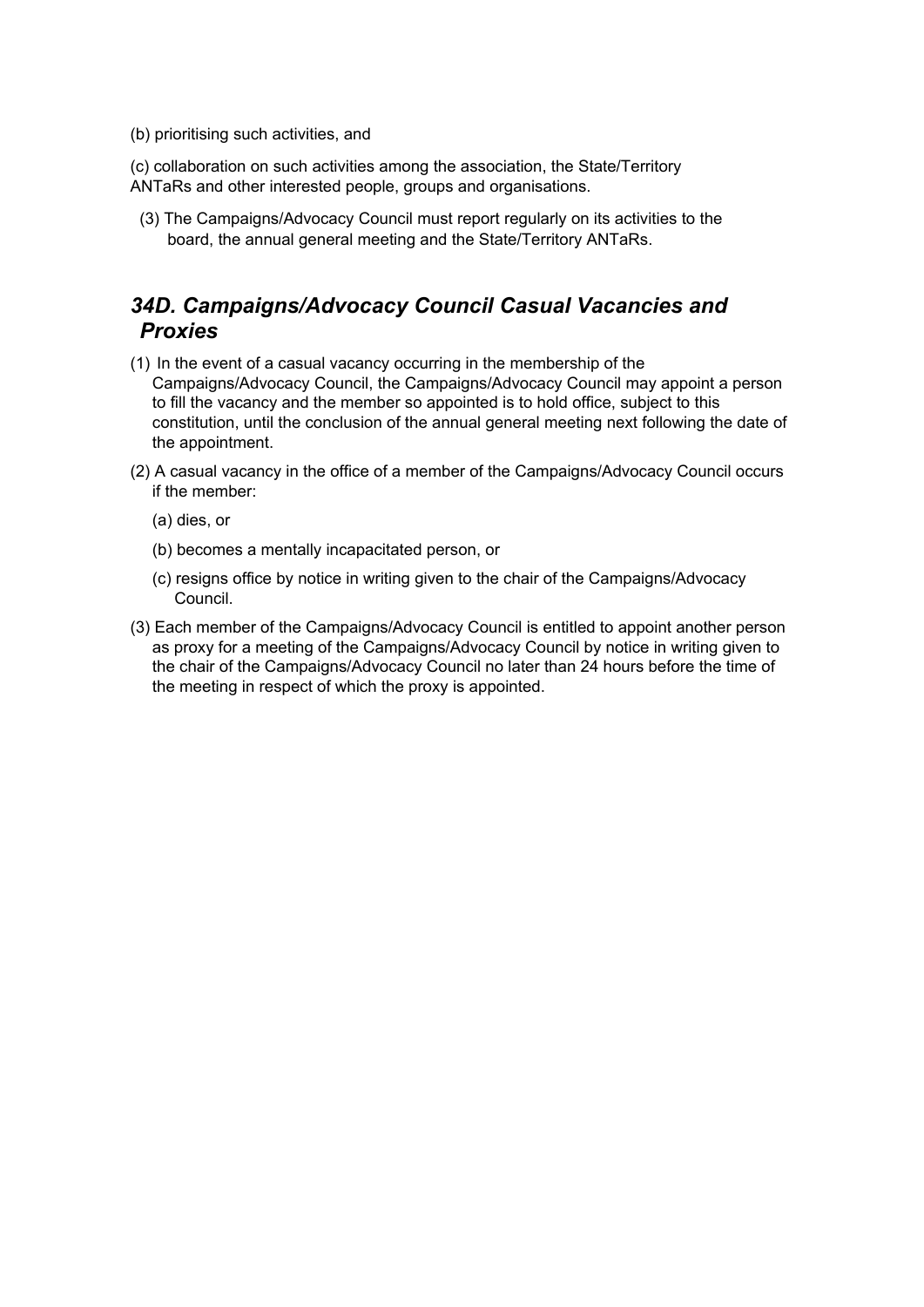# **Part 6 - Miscellaneous**

#### *35. Insurance*

The association may effect and maintain insurance.

#### *36. Funds - source*

- (1) The funds of the association are to be derived from entrance fees and annual subscriptions of members, donations, grants and, subject to any resolution passed by the association in general meeting, such other sources as the board determines.
- (2) All money received by the association must be deposited as soon as practicable and without deduction to the credit of the association's bank or other authorised deposit-taking institution account.
- (3) The association must, as soon as practicable after receiving monies for which a donor requests a receipt or for donations which are tax deductible or to the value of \$50 or more, issue an appropriate receipt.

#### *37. Funds - management*

- (1) Subject to any resolution passed by the association in general meeting, the funds of the association are to be used in pursuance of the objects of the association in such manner as the board determines.
- (2) All cheques, drafts, bills of exchange, promissory notes and other negotiable instruments must be signed by any 2 members of the board or one member of the committee and one employee of the association, being members or employees authorised to do so by the board.

### *38. Change of name, objects and constitution*

An application to the Director-General for registration of a change in the association's name, objects or constitution in accordance with section 10 of the Act is to be made by the public officer or a board member.

### *39. Custody of books etc*

Except as otherwise provided by this constitution, the public officer must keep in his or her custody or under his or her control all records, books and other documents relating to the association.

### *40. Inspection of books etc*

- (1) The following documents must be open to inspection, free of charge, by a member of the association at any reasonable hour:
- (a) records, books and other financial documents of the association, (b) this

constitution,

- (c) minutes of all board meetings and general meetings of the association.
	- (2) A member of the association may obtain a copy of any of the documents referred to in subclause (1) on payment of a fee of not more than \$1 for each page

copied.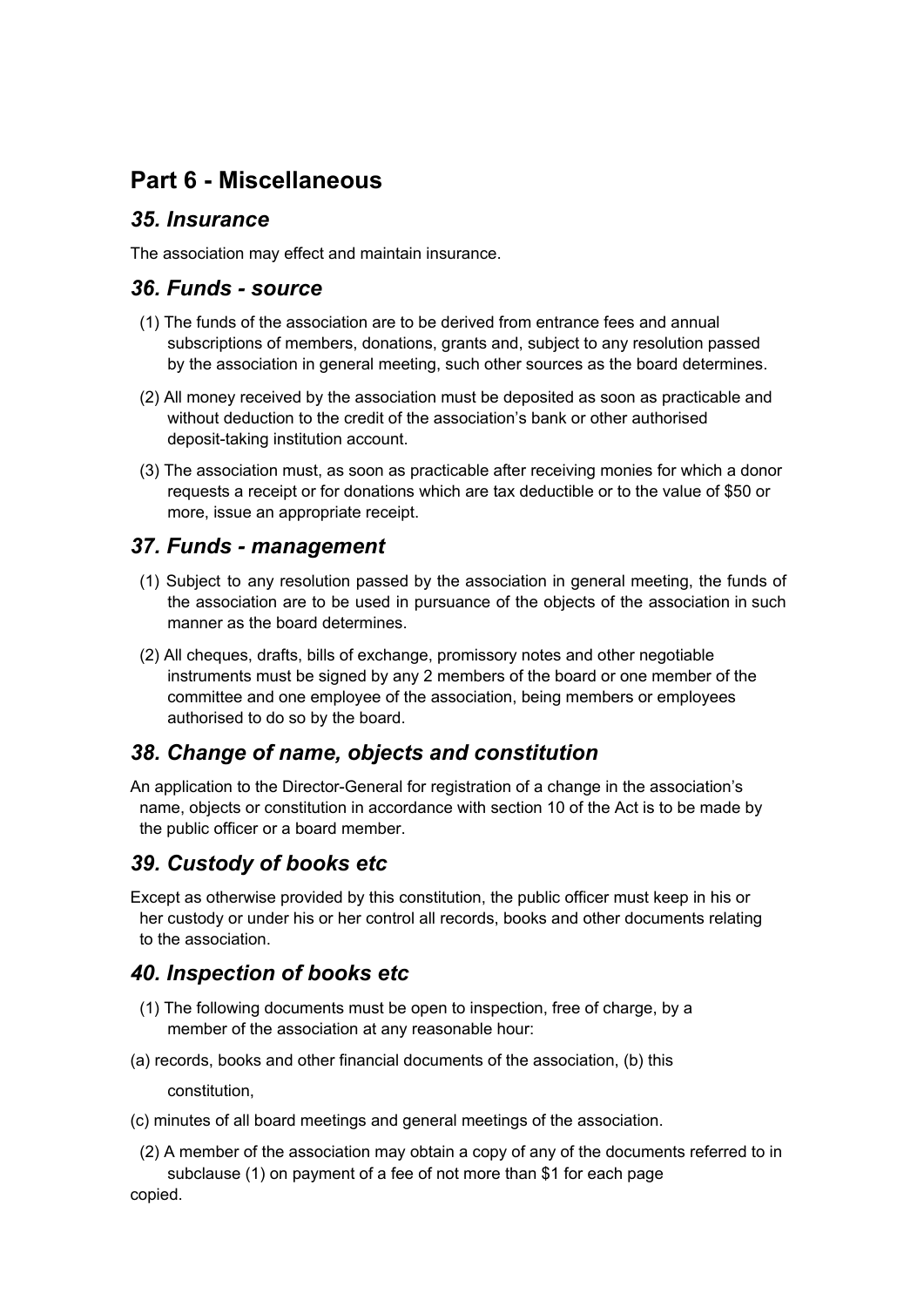# *41. Service of notices*

- (1) For the purpose of this constitution, a notice may be served on or given to a person:
- (a) by delivering it to the person personally, or
- (b) by sending it by pre-paid post to the address of the person, or
	- (c) by sending it by facsimile transmission or some other form of electronic transmission to an address specified by the person for giving or serving the notice.
	- (2) For the purpose of this constitution, a notice is taken, unless the contrary is proved, to have been given or served:
		- (a) in the case of a notice given or served personally, on the date on which it is received by the addressee, and
		- (b) in the case of a notice sent by pre-paid post, on the date when it would have been delivered in the ordinary course of post, and
		- (c) in the case of a notice sent by facsimile transmission or some other form of electronic transmission, on the date it was sent or, if the machine from which the transmission was sent produces a report indicating that the notice was sent on a later date, on that date.

#### *42. Non-Distribution*

The assets of the association shall be applied exclusively to the promotion of its objects and no portion shall be paid or distributed directly or indirectly to the members of the association except as bona fide remuneration for services rendered or expenses incurred on behalf of the association.

### *43. Dissolution*

In the event of the association being dissolved, the amount which remains after such dissolution and the satisfaction of all debts and liabilities shall be paid and applied by the association in accordance with its powers to any association which has similar objects and which has rules prohibiting the distribution of its assets and income to its members.

### *44. Financial year*

The financial year of the association is:

- (a) the period of time commencing on the date of incorporation of the association and ending on the following 30 June, and
- (b) each period of 12 months after the expiration of the previous financial year of the association, commencing on 1 July and ending on the following 30 June.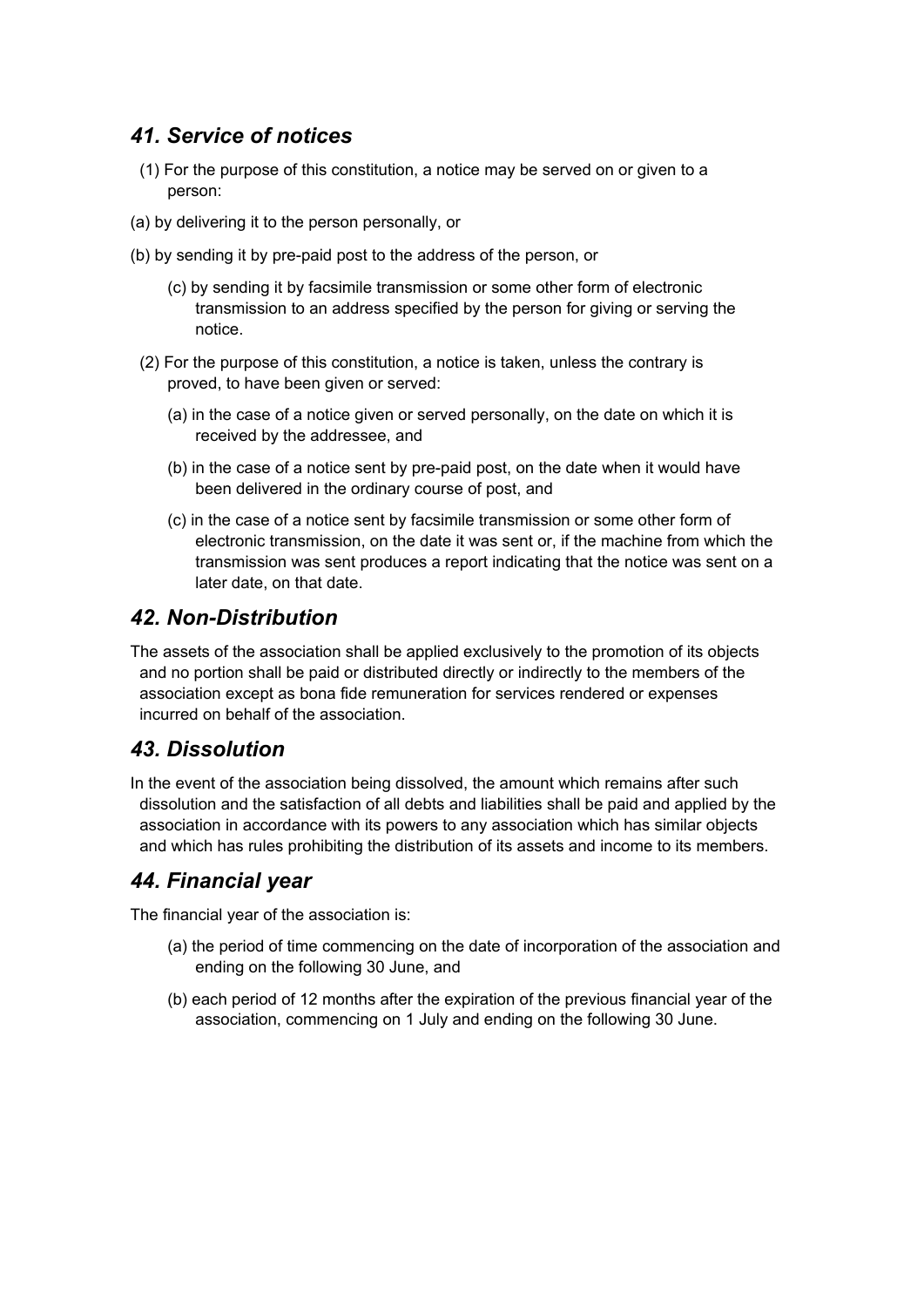# **Part 7 – Transitional**

#### *45. Transitional – Board*

- (1) Upon this constitution coming into effect, all those persons that held office as members of the committee of the association immediately before that time are made board members, despite the operation of clause 14.
- (2) At the first general meeting held after this constitution comes into effect, the offices all of the board members are vacated, and office-bearers of the association and ordinary board members are to be elected in accordance with clause 15.
- (3) At the first annual general meeting held after this constitution comes into effect, the offices all of the board members are vacated, and:
	- (a) office-bearers of the association and ordinary board members are to be elected in accordance with clause 15, and
	- (b) the class to which each elected board member belongs is to be determined. (4)

The term limits described in subclause 14(6) do not apply in respect of board

members elected in classes A and B at that first annual general meeting held after this constitution comes into effect.

### *46. Transitional – Campaigns/Advocacy Council*

(1) Upon this constitution coming into effect, all those persons previously appointed or elected to a Transitional Campaigns/Advocacy Council are made members of the Campaigns/Advocacy Council.